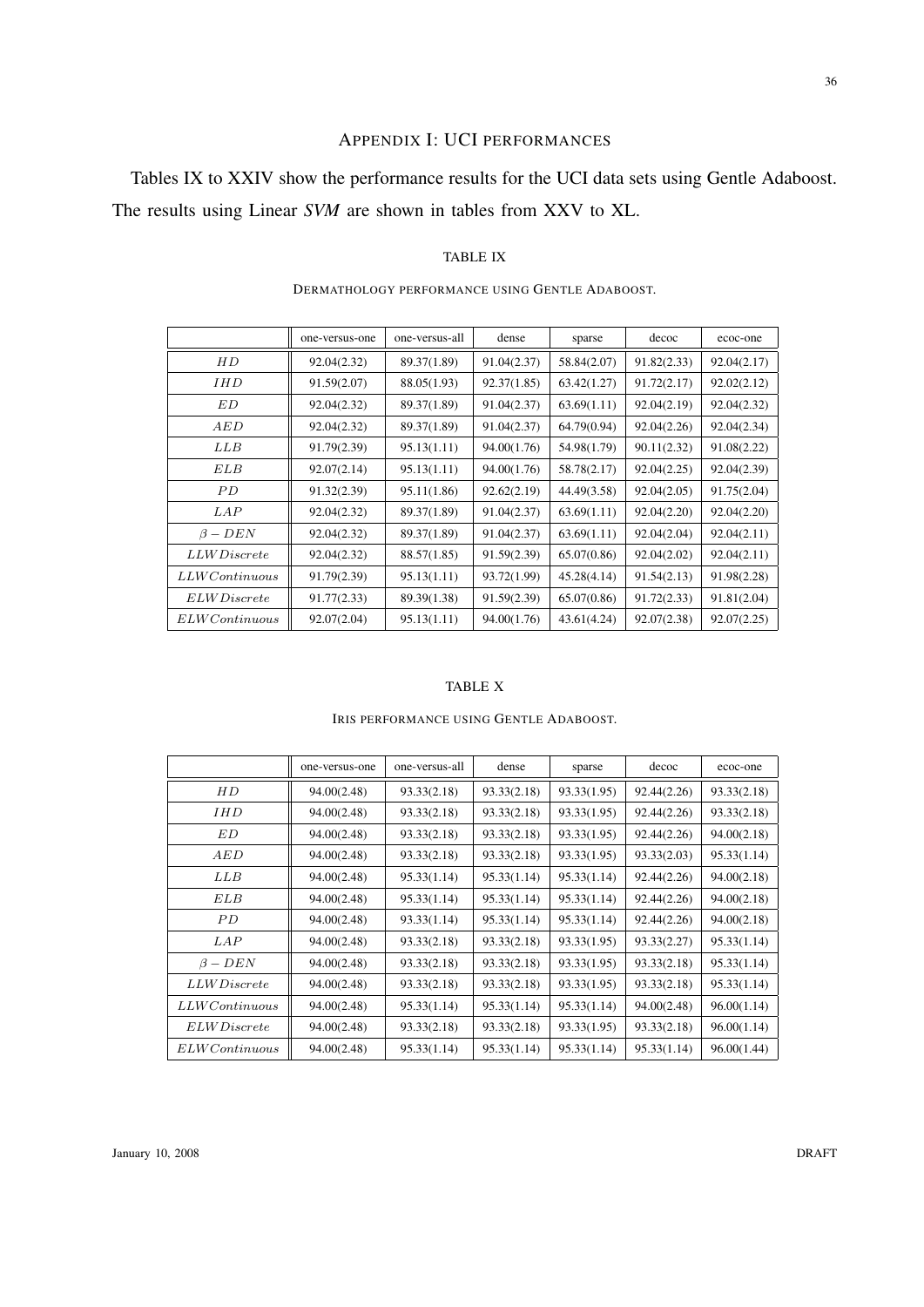# TABLE XI

## ECOLI PERFORMANCE USING GENTLE ADABOOST.

|                     | one-versus-one | one-versus-all | dense       | sparse      | decoc       | ecoc-one    |
|---------------------|----------------|----------------|-------------|-------------|-------------|-------------|
| НD                  | 77.87(1.69)    | 76.45(1.98)    | 79.46(1.63) | 37.32(1.71) | 78.01(2.01) | 77.46(1.96) |
| <i>IHD</i>          | 77.28(1.56)    | 76.45(1.98)    | 75.24(1.96) | 37.93(1.63) | 78.12(2.06) | 76.24(1.76) |
| ED                  | 77.87(1.69)    | 76.45(1.98)    | 79.46(1.63) | 36.73(2.15) | 78.23(1.91) | 77.82(2.02) |
| AED                 | 77.87(1.69)    | 76.45(1.98)    | 79.46(1.63) | 53.34(1.49) | 78.66(1.67) | 79.74(1.63) |
| LLB                 | 81.38(1.37)    | 80.53(1.56)    | 81.00(1.19) | 28.44(1.93) | 78.12(1.58) | 77.82(2.02) |
| ELB                 | 80.53(1.27)    | 80.53(1.56)    | 80.39(1.89) | 30.22(2.05) | 78.92(2.11) | 78.02(1.99) |
| PD.                 | 81.47(1.48)    | 78.44(2.04)    | 77.73(1.98) | 49.33(1.76) | 78.42(1.53) | 76.42(2.01) |
| LAP                 | 77.87(1.69)    | 76.45(1.98)    | 79.46(1.63) | 37.03(1.89) | 78.77(1.88) | 79.46(1.63) |
| $\beta - DEN$       | 77.87(1.69)    | 76.45(1.98)    | 79.46(1.63) | 35.78(1.21) | 78.93(1.85) | 79.46(1.63) |
| <i>LLW Discrete</i> | 78.18(1.65)    | 75.57(1.97)    | 79.74(1.69) | 53.96(1.58) | 79.04(1.15) | 79.74(1.69) |
| $LLWC$ ontinuous    | 81.38(1.11)    | 78.48(1.45)    | 80.98(1.74) | 44.34(2.21) | 78.93(1.44) | 80.98(1.74) |
| ELW Discrete        | 78.76(1.64)    | 75.57(1.97)    | 79.74(1.69) | 55.15(1.14) | 78.93(1.44) | 79.74(1.69) |
| $ELWC$ ontinuous    | 80.53(0.89)    | 79.09(1.44)    | 80.68(1.89) | 47.74(2.93) | 79.22(1.56) | 80.98(1.74) |

## TABLE XII

## WINE PERFORMANCE USING GENTLE ADABOOST.

|                     | one-versus-one | one-versus-all | dense       | sparse      | decoc       | ecoc-one    |
|---------------------|----------------|----------------|-------------|-------------|-------------|-------------|
| HD                  | 94.35(0.81)    | 95.49(1.37)    | 94.93(1.27) | 94.35(1.84) | 94.35(0.81) | 94.35(0.81) |
| <i>IHD</i>          | 94.35(0.81)    | 95.49(1.37)    | 94.93(1.27) | 94.35(1.84) | 94.35(0.81) | 94.35(0.81) |
| ED                  | 94.35(0.81)    | 95.49(1.37)    | 94.93(1.27) | 94.35(1.84) | 95.49(1.37) | 95.49(1.37) |
| AED                 | 94.35(0.81)    | 95.49(1.37)    | 94.93(1.27) | 94.35(1.84) | 96.05(1.18) | 96.05(1.18) |
| LLB                 | 93.79(1.27)    | 96.05(1.18)    | 96.05(1.18) | 96.05(1.18) | 94.35(0.81) | 94.35(0.81) |
| <b>ELB</b>          | 94.35(0.98)    | 95.49(1.37)    | 95.49(1.37) | 95.49(1.37) | 94.35(0.81) | 94.35(0.81) |
| PD.                 | 95.46(1.11)    | 95.49(1.37)    | 95.49(1.37) | 95.49(1.37) | 94.35(0.81) | 94.35(0.81) |
| LAP                 | 94.35(0.81)    | 95.49(1.37)    | 94.93(1.27) | 94.35(1.84) | 96.05(1.18) | 96.05(1.18) |
| $\beta - DEN$       | 94.35(0.81)    | 95.49(1.37)    | 94.93(1.27) | 94.35(1.84) | 96.05(1.18) | 96.05(1.18) |
| <i>LLW Discrete</i> | 94.35(0.81)    | 95.49(1.37)    | 94.93(1.27) | 94.35(1.84) | 96.05(1.18) | 96.05(1.18) |
| $LLWC$ ontinuous    | 93.79(1.27)    | 96.05(1.18)    | 96.05(1.18) | 96.05(1.18) | 96.05(1.18) | 96.05(1.18) |
| <i>ELW Discrete</i> | 94.35(0.81)    | 95.49(1.37)    | 94.93(1.27) | 94.35(1.84) | 96.05(1.18) | 96.05(1.18) |
| $ELWC$ ontinuous    | 94.35(0.98)    | 96.05(1.18)    | 96.05(1.18) | 96.05(1.18) | 96.05(1.18) | 96.05(1.18) |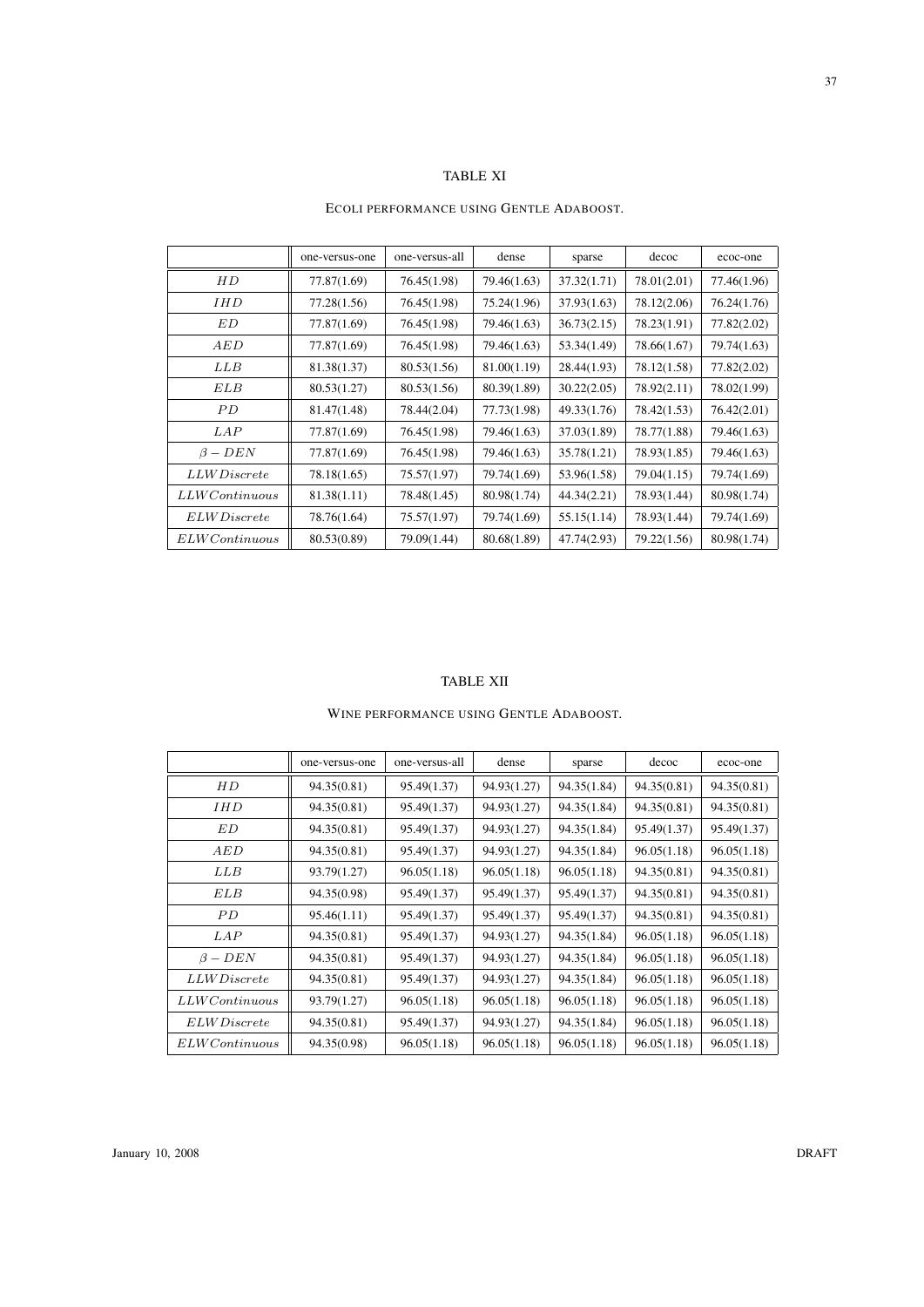## TABLE XIII

#### GLASS PERFORMANCE USING GENTLE ADABOOST.

|                         | one-versus-one | one-versus-all | dense       | sparse      | decoc       | ecoc-one    |
|-------------------------|----------------|----------------|-------------|-------------|-------------|-------------|
| НD                      | 66.69(3.16)    | 57.51(3.78)    | 56.00(4.95) | 59.22(3.72) | 64.56(2.15) | 63.53(2.22) |
| <i>IHD</i>              | 67.14(3.08)    | 53.73(3.77)    | 45.18(5.32) | 56.97(4.04) | 64.35(2.56) | 65.53(2.84) |
| ED                      | 66.69(3.16)    | 57.51(3.78)    | 56.00(4.95) | 59.22(3.72) | 64.50(3.25) | 66.50(2.78) |
| AED                     | 66.69(3.16)    | 57.51(3.78)    | 56.00(4.95) | 58.80(3.64) | 65.55(2.87) | 66.50(2.78) |
| LLB                     | 49.31(1.25)    | 63.68(4.05)    | 57.87(4.28) | 48.64(3.61) | 62.64(3.16) | 64.01(2.84) |
| ELB                     | 55.57(3.11)    | 64.59(4.14)    | 58.35(3.43) | 59.83(3.98) | 64.01(2.84) | 64.01(2.84) |
| PD.                     | 66.21(2.62)    | 62.16(2.86)    | 57.74(4.71) | 61.40(3.32) | 63.26(2.93) | 64.35(2.72) |
| <i>LAP</i>              | 66.69(3.16)    | 57.51(3.78)    | 56.00(4.95) | 59.22(3.72) | 66.50(2.78) | 66.50(2.78) |
| $\beta - DEN$           | 66.69(3.16)    | 57.51(3.78)    | 56.00(4.95) | 59.22(3.72) | 66.50(2.78) | 66.50(2.78) |
| <i>LLW Discrete</i>     | 67.16(3.12)    | 60.26(3.67)    | 52.75(4.01) | 59.22(3.72) | 66.50(2.78) | 66.69(3.16) |
| $LLWC$ ontinuous        | 49.31(2.25)    | 64.01(3.79)    | 57.85(3.98) | 53.04(2.85) | 66.50(2.78) | 66.69(3.16) |
| <i>ELW Discrete</i>     | 67.62(3.02)    | 55.98(5.08)    | 53.23(4.28) | 59.22(3.72) | 66.50(2.78) | 66.69(3.16) |
| $ELWC$ <i>ontinuous</i> | 56.03(3.19)    | 65.01(3.74)    | 57.85(3.98) | 60.50(3.67) | 66.69(3.16) | 66.69(3.16) |

#### TABLE XIV

## THYROID PERFORMANCE USING GENTLE ADABOOST.

|                     | one-versus-one | one-versus-all | dense       | sparse      | decoc       | ecoc-one    |
|---------------------|----------------|----------------|-------------|-------------|-------------|-------------|
| HD                  | 92.10(3.13)    | 90.71(2.62)    | 90.71(2.62) | 90.71(2.62) | 92.10(3.13) | 92.10(3.13) |
| <i>IHD</i>          | 92.10(3.13)    | 90.71(2.62)    | 90.71(2.62) | 90.71(2.62) | 92.10(3.13) | 92.10(3.13) |
| ED                  | 92.10(3.13)    | 90.71(2.62)    | 90.71(2.62) | 90.71(2.62) | 92.10(3.13) | 92.10(3.13) |
| AED                 | 92.10(3.13)    | 90.71(2.62)    | 90.71(2.62) | 90.71(2.62) | 92.10(3.13) | 92.10(3.13) |
| LLB                 | 91.17(3.08)    | 92.10(2.72)    | 92.10(2.72) | 92.10(2.72) | 91.17(3.08) | 91.17(3.08) |
| <b>ELB</b>          | 91.17(3.08)    | 92.10(2.72)    | 92.10(2.72) | 92.10(2.72) | 91.17(3.08) | 91.17(3.08) |
| PD.                 | 92.10(2.63)    | 91.19(2.67)    | 91.19(2.67) | 91.19(2.67) | 91.17(3.08) | 91.17(3.08) |
| <i>LAP</i>          | 92.10(3.13)    | 90.71(2.62)    | 90.71(2.62) | 90.71(2.62) | 92.10(3.13) | 92.10(3.13) |
| $\beta - DEN$       | 92.10(3.13)    | 90.71(2.62)    | 90.71(2.62) | 90.71(2.62) | 92.10(3.13) | 92.10(3.13) |
| <i>LLW Discrete</i> | 92.10(3.13)    | 90.71(2.62)    | 90.71(2.62) | 90.71(2.62) | 92.10(3.13) | 92.10(3.13) |
| $LLWC$ ontinuous    | 91.17(3.08)    | 92.10(2.72)    | 92.10(2.72) | 92.10(2.72) | 91.17(3.08) | 91.17(3.08) |
| <i>ELW Discrete</i> | 92.10(3.13)    | 90.71(2.62)    | 90.71(2.62) | 90.71(2.62) | 92.10(3.13) | 92.10(3.13) |
| ELWContinuous       | 91.17(3.08)    | 92.10(2.72)    | 92.10(2.72) | 92.10(2.72) | 91.17(3.08) | 91.17(3.08) |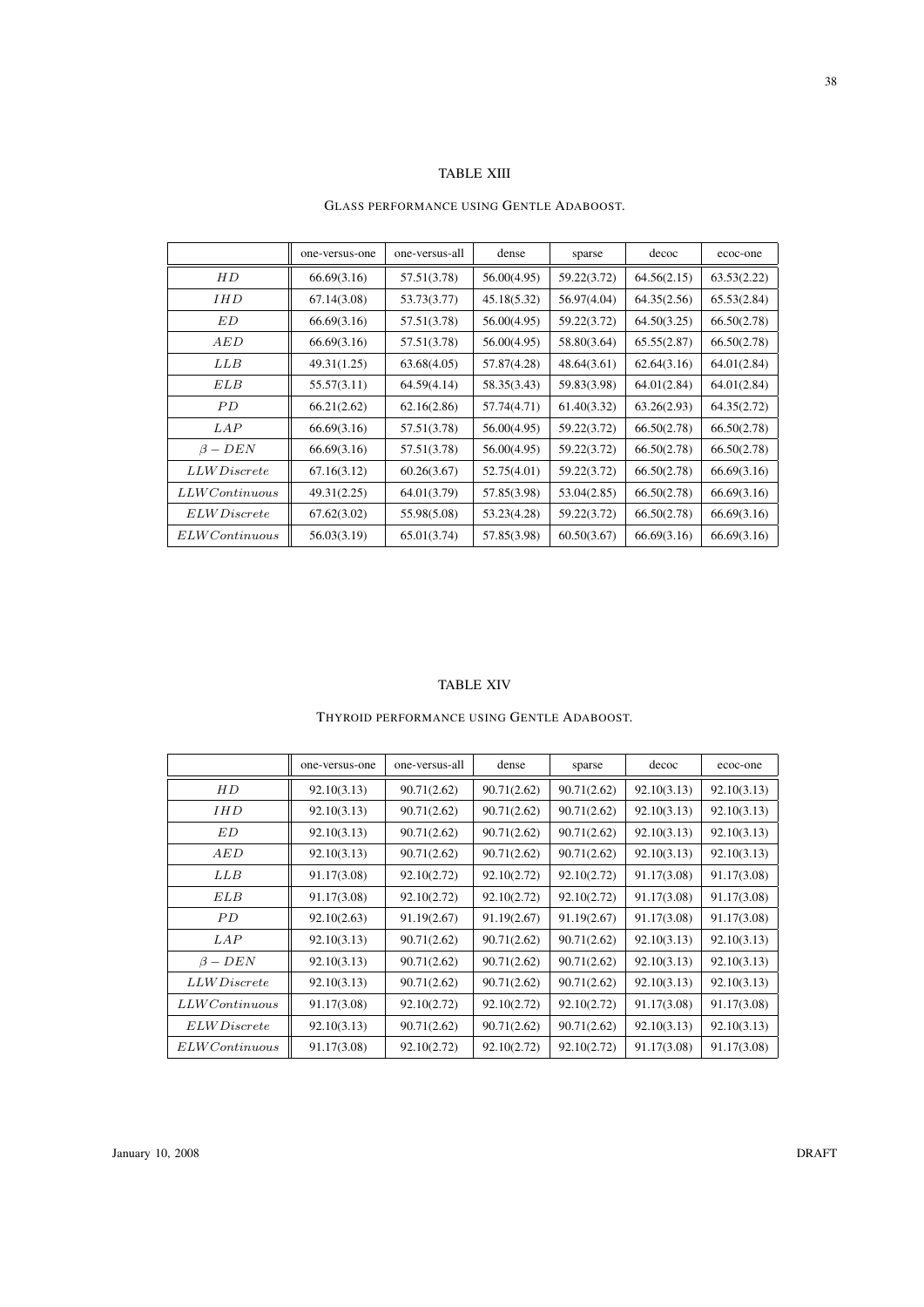# TABLE XV

#### VOWEL PERFORMANCE USING GENTLE ADABOOST.

|                         | one-versus-one | one-versus-all | dense       | sparse      | decoc       | ecoc-one    |
|-------------------------|----------------|----------------|-------------|-------------|-------------|-------------|
| HD                      | 59.19(2.83)    | 42.42(2.28)    | 27.47(2.07) | 38.28(2.08) | 60.36(2.67) | 61.30(2.67) |
| <i>IHD</i>              | 57.98(2.59)    | 43.33(2.29)    | 24.14(1.86) | 27.98(1.26) | 61.02(2.76) | 60.82(2.57) |
| ED                      | 59.19(2.83)    | 42.42(2.28)    | 27.47(2.07) | 44.14(2.27) | 62.83(2.62) | 62.56(2.87) |
| AED                     | 59.19(2.83)    | 42.42(2.28)    | 27.47(2.07) | 43.03(2.56) | 63.25(2.92) | 64.36(2.62) |
| LLB                     | 52.32(3.38)    | 47.47(2.40)    | 32.32(2.28) | 36.26(2.38) | 54.36(3.12) | 55.63(3.06) |
| ELB                     | 55.45(3.42)    | 47.37(2.43)    | 33.23(2.39) | 39.60(2.48) | 55.45(3.19) | 56.48(3.12) |
| PD.                     | 58.48(3.02)    | 45.05(2.27)    | 31.52(2.29) | 43.94(2.04) | 56.36(3.22) | 55.75(3.21) |
| LAP                     | 59.19(2.83)    | 42.42(2.28)    | 27.47(2.07) | 44.34(2.19) | 64.91(2.68) | 65.36(2.17) |
| $\beta - DEN$           | 59.19(2.83)    | 42.42(2.28)    | 27.47(2.07) | 44.34(2.19) | 65.12(2.62) | 65.36(2.17) |
| <i>LLW Discrete</i>     | 59.09(2.84)    | 45.66(3.41)    | 29.70(2.09) | 45.15(2.44) | 66.71(2.63) | 66.79(2.25) |
| $LLWC$ ontinuous        | 52.42(3.42)    | 48.89(2.53)    | 33.23(2.48) | 40.51(2.24) | 67.13(3.21) | 69.53(3.11) |
| <i>ELW Discrete</i>     | 59.70(2.82)    | 45.66(3.41)    | 29.70(2.09) | 44.95(2.58) | 66.93(2.53) | 68.45(2.59) |
| $ELWC$ <i>ontinuous</i> | 55.25(3.31)    | 48.48(2.53)    | 33.13(2.44) | 43.13(1.99) | 69.87(3.06) | 71.77(3.02) |

#### TABLE XVI

## BALANCE PERFORMANCE USING GENTLE ADABOOST.

|                     | one-versus-one | one-versus-all | dense       | sparse      | decoc       | ecoc-one    |
|---------------------|----------------|----------------|-------------|-------------|-------------|-------------|
| HD                  | 78.97(5.02)    | 47.16(5.49)    | 50.49(6.19) | 42.54(2.08) | 78.97(5.02) | 78.97(5.02) |
| <i>IHD</i>          | 78.97(5.02)    | 47.16(5.49)    | 50.49(6.19) | 42.54(2.08) | 78.97(5.02) | 78.97(5.02) |
| ED                  | 78.97(5.02)    | 47.16(5.49)    | 50.49(6.19) | 80.15(4.01) | 78.97(5.02) | 78.97(5.02) |
| AED                 | 78.97(5.02)    | 47.16(5.49)    | 50.49(6.19) | 80.15(4.01) | 78.97(5.02) | 78.97(5.02) |
| <b>LLB</b>          | 75.93(4.72)    | 71.30(5.79)    | 73.08(6.97) | 48.10(2.76) | 75.93(4.72) | 75.93(4.72) |
| ELB                 | 77.86(4.53)    | 72.11(7.96)    | 72.10(7.98) | 63.96(4.86) | 77.86(4.53) | 77.86(4.53) |
| PD.                 | 82.22(4.19)    | 79.89(7.76)    | 80.05(7.79) | 78.54(3.79) | 82.22(4.19) | 82.22(4.19) |
| LAP                 | 78.97(5.02)    | 47.16(5.49)    | 50.49(6.19) | 80.15(4.01) | 78.97(5.02) | 78.97(5.02) |
| $\beta - DEN$       | 78.97(5.02)    | 47.16(5.49)    | 50.49(6.19) | 80.15(4.01) | 78.97(5.02) | 78.97(5.02) |
| <i>LLW Discrete</i> | 78.34(4.19)    | 76.52(7.98)    | 80.94(8.24) | 78.84(5.10) | 78.34(4.19) | 78.34(4.19) |
| $LLWC$ ontinuous    | 76.09(4.67)    | 74.87(7.77)    | 75.67(7.75) | 71.02(5.01) | 76.09(4.67) | 76.09(4.67) |
| <i>ELW Discrete</i> | 78.34(4.19)    | 76.52(7.98)    | 80.94(8.24) | 78.84(5.51) | 78.34(4.19) | 78.34(4.19) |
| ELWContinuous       | 77.55(4.46)    | 74.87(7.77)    | 75.67(7.75) | 73.56(5.24) | 77.55(4.46) | 77.55(4.46) |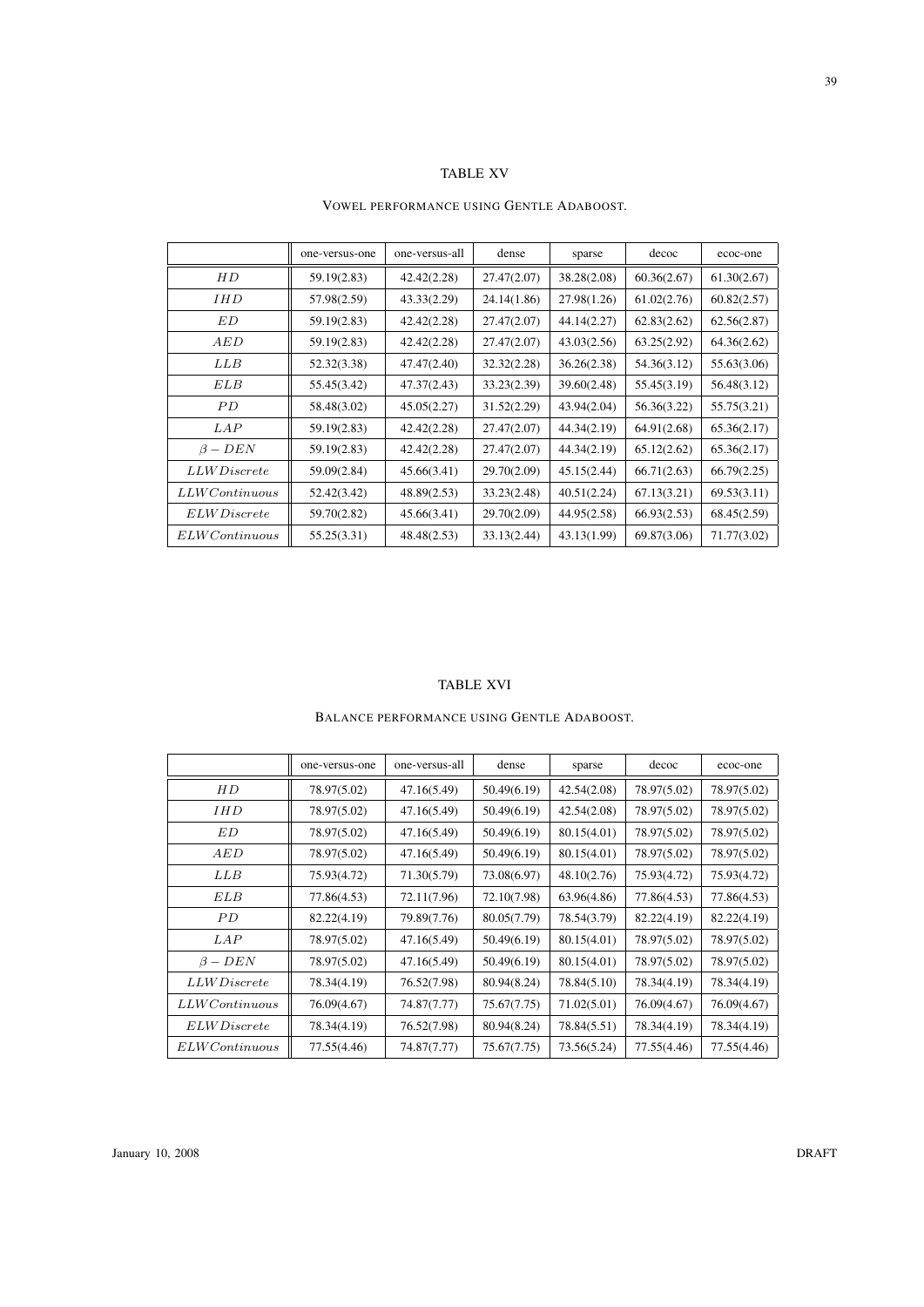# TABLE XVII

#### YEAST PERFORMANCE USING GENTLE ADABOOST.

|                         | one-versus-one | one-versus-all | dense       | sparse      | decoc       | ecoc-one    |
|-------------------------|----------------|----------------|-------------|-------------|-------------|-------------|
| НD                      | 49.57(1.38)    | 45.87(1.12)    | 46.84(1.34) | 44.30(2.15) | 48.77(1.32) | 49.64(1.38) |
| <i>IHD</i>              | 49.30(1.58)    | 43.32(1.09)    | 22.42(1.58) | 40.22(1.18) | 48.93(1.51) | 49.94(1.62) |
| ED                      | 49.57(1.38)    | 45.87(1.12)    | 46.84(1.34) | 43.50(2.08) | 50.32(1.44) | 50.88(2.16) |
| AED                     | 49.57(1.38)    | 45.87(1.12)    | 46.84(1.34) | 39.35(0.81) | 51.77(1.27) | 51.98(1.29) |
| LLB                     | 50.74(1.47)    | 46.54(1.43)    | 48.11(1.24) | 46.16(1.46) | 50.74(1.38) | 49.52(1.33) |
| ELB                     | 51.81(1.93)    | 46.68(1.38)    | 47.91(1.21) | 45.53(1.54) | 50.74(1.38) | 50.89(1.57) |
| PD.                     | 49.66(1.34)    | 45.95(2.41)    | 41.57(1.25) | 34.55(0.81) | 48.47(1.52) | 49.85(1.58) |
| LAP                     | 49.57(1.38)    | 45.87(1.12)    | 46.84(1.34) | 43.57(1.96) | 51.77(1.35) | 52.04(1.38) |
| $\beta - DEN$           | 49.57(1.38)    | 45.87(1.12)    | 46.84(1.34) | 43.57(1.96) | 51.79(1.37) | 52.04(1.55) |
| <i>LLW Discrete</i>     | 49.16(1.47)    | 41.38(1.21)    | 46.93(1.81) | 39.54(1.37) | 51.84(1.29) | 52.04(1.27) |
| $LLWC$ ontinuous        | 49.46(1.24)    | 47.96(1.01)    | 45.29(1.31) | 40.12(2.02) | 51.76(1.51) | 51.88(1.57) |
| <i>ELW Discrete</i>     | 49.16(1.47)    | 41.38(1.21)    | 46.86(1.81) | 40.20(1.63) | 52.04(1.37) | 52.04(1.45) |
| $ELWC$ <i>ontinuous</i> | 51.41(1.73)    | 49.05(1.31)    | 45.42(1.35) | 40.32(1.81) | 51.84(1.19) | 52.17(1.86) |

#### TABLE XVIII

## SATIMAGE PERFORMANCE USING GENTLE ADABOOST.

|                     | one-versus-one | one-versus-all | dense       | sparse      | decoc       | ecoc-one    |
|---------------------|----------------|----------------|-------------|-------------|-------------|-------------|
| HD                  | 83.25(2.23)    | 79.37(2.03)    | 79.91(2.45) | 79.56(1.99) | 82.05(1.98) | 82.15(2.28) |
| <b>IHD</b>          | 83.19(2.17)    | 75.28(1.56)    | 76.57(2.24) | 76.61(1.88) | 81.98(2.05) | 82.04(2.27) |
| ED                  | 83.25(2.23)    | 79.37(2.03)    | 79.91(2.45) | 81.49(1.87) | 82.32(2.02) | 83.06(2.33) |
| AED                 | 83.25(2.23)    | 79.37(2.03)    | 79.91(2.45) | 63.96(1.48) | 82.80(2.36) | 84.06(2.13) |
| <b>LLB</b>          | 83.51(1.71)    | 83.56(2.03)    | 84.09(1.91) | 76.60(2.56) | 81.83(1.79) | 83.10(1.19) |
| ELB                 | 83.23(1.71)    | 83.57(1.99)    | 84.24(1.86) | 78.71(2.61) | 81.88(1.93) | 83.43(2.01) |
| PD                  | 83.31(2.07)    | 83.15(1.77)    | 83.90(1.82) | 63.75(2.14) | 82.14(2.11) | 83.23(2.22) |
| LAP                 | 83.25(2.23)    | 79.37(2.03)    | 79.91(2.45) | 81.49(1.87) | 83.07(2.19) | 84.15(2.22) |
| $\beta - DEN$       | 83.25(2.23)    | 79.37(2.03)    | 79.91(2.45) | 81.49(1.87) | 83.11(2.28) | 84.15(2.09) |
| <i>LLW Discrete</i> | 83.06(2.19)    | 80.96(2.02)    | 80.70(2.37) | 67.33(2.54) | 83.16(2.49) | 84.88(2.36) |
| $LLWC$ ontinuous    | 83.22(1.76)    | 83.26(2.07)    | 83.84(1.97) | 63.80(3.46) | 83.87(1.88) | 85.25(1.65) |
| ELW Discrete        | 83.11(2.14)    | 80.74(2.21)    | 80.70(2.37) | 65.64(1.56) | 83.17(2.23) | 85.03(2.09) |
| ELWContinuous       | 84.13(1.68)    | 83.31(2.01)    | 83.82(2.00) | 70.59(3.04) | 84.07(1.70) | 85.37(1.87) |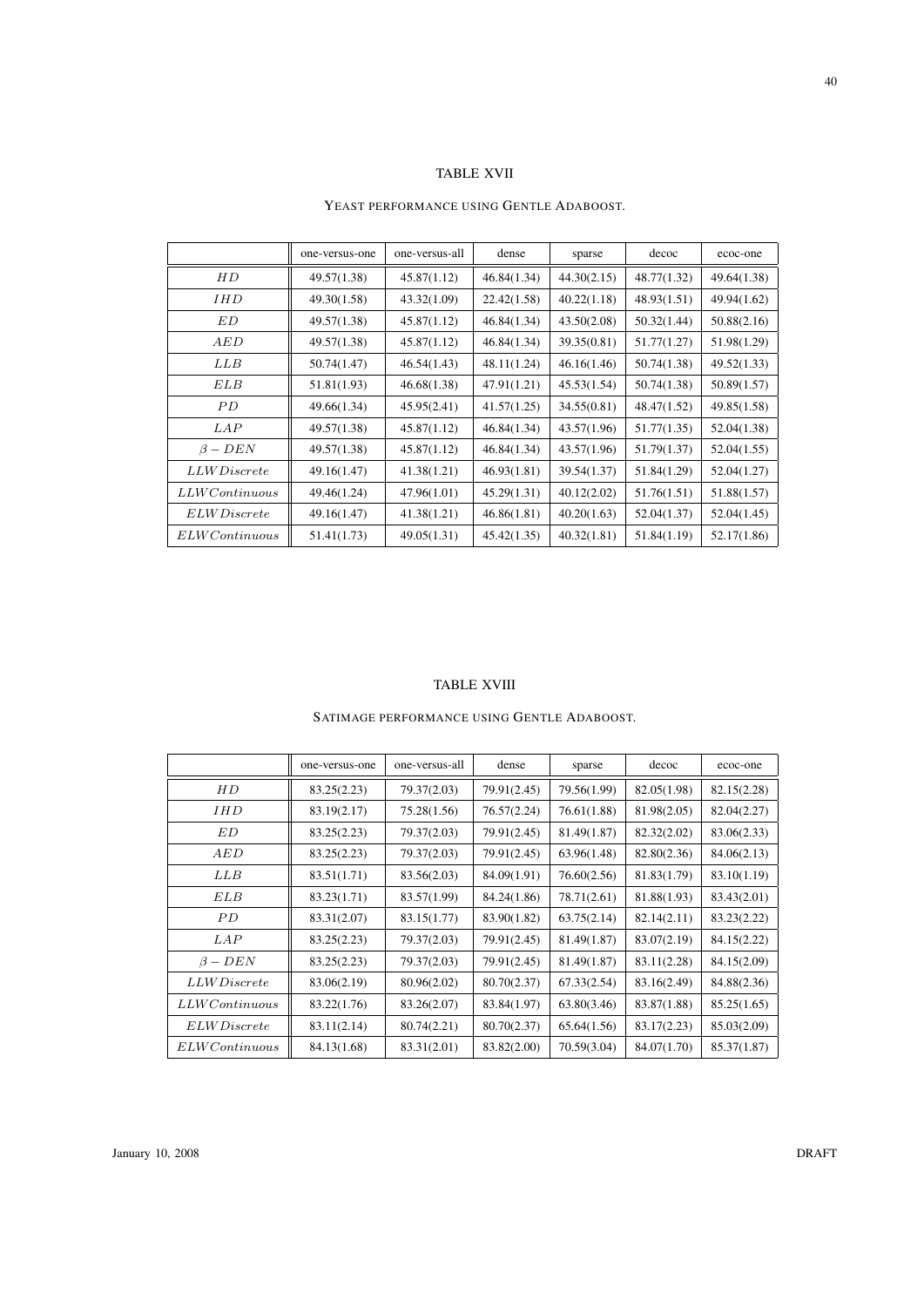## TABLE XIX

#### LETTER PERFORMANCE USING GENTLE ADABOOST.

|                         | one-versus-one | one-versus-all | dense       | sparse      | decoc       | ecoc-one    |
|-------------------------|----------------|----------------|-------------|-------------|-------------|-------------|
| HD                      | 88.16(1.71)    | 82.54(1.62)    | 84.32(1.56) | 80.31(1.68) | 87.35(1.66) | 88.31(1.58) |
| <i>IHD</i>              | 87.68(1.54)    | 83.91(1.71)    | 83.35(1.71) | 82.10(1.68) | 86.43(1.60) | 87.37(1.87) |
| ED                      | 88.96(1.56)    | 84.34(1.65)    | 84.53(1.67) | 82.31(1.82) | 87.56(1.67) | 88.85(1.58) |
| AED                     | 88.96(1.56)    | 84.34(1.65)    | 84.53(1.67) | 84.13(1.87) | 88.16(1.63) | 89.03(1.62) |
| <b>LLB</b>              | 88.54(1.62)    | 85.62(1.74)    | 83.76(1.68) | 82.14(1.76) | 86.37(1.80) | 87.46(1.74) |
| ELB                     | 88.76(1.62)    | 85.89(1.54)    | 84.51(1.57) | 82.80(1.71) | 86.77(1.67) | 87.72(1.84) |
| PD.                     | 87.65(2.01)    | 84.37(1.52)    | 82.74(1.71) | 81.21(1.78) | 85.62(1.63) | 86.37(1.63) |
| LAP                     | 88.96(1.64)    | 86.89(1.63)    | 85.73(1.76) | 83.42(1.77) | 88.76(1.59) | 90.12(1.81) |
| $\beta - DEN$           | 88.96(1.64)    | 87.12(1.60)    | 88.26(1.50) | 83.82(1.51) | 89.01(1.54) | 90.32(1.58) |
| <i>LLWDiscrete</i>      | 88.96(1.86)    | 87.28(1.63)    | 87.85(1.50) | 84.82(1.44) | 89.43(1.58) | 91.09(1.63) |
| $LLWC$ ontinuous        | 89.91(1.44)    | 87.42(1.56)    | 89.47(1.81) | 85.55(1.55) | 89.35(1.77) | 90.86(1.69) |
| <i>ELW Discrete</i>     | 90.61(1.55)    | 87.64(1.63)    | 88.59(1.57) | 86.28(1.56) | 90.10(1.57) | 91.12(1.72) |
| $ELWC$ <i>ontinuous</i> | 90.77(1.60)    | 88.83(1.55)    | 90.70(1.52) | 88.05(1.66) | 91.74(1.65) | 91.92(1.58) |

#### TABLE XX

## PENDIGITS PERFORMANCE USING GENTLE ADABOOST.

|                     | one-versus-one | one-versus-all | dense       | sparse      | decoc       | ecoc-one    |
|---------------------|----------------|----------------|-------------|-------------|-------------|-------------|
| HD                  | 96.72(0.92)    | 91.08(1.01)    | 90.34(0.96) | 83.92(1.11) | 91.05(0.98) | 96.32(1.02) |
| <i>IHD</i>          | 97.02(1.09)    | 91.76(1.01)    | 92.10(1.23) | 81.84(1.00) | 91.24(1.13) | 96.07(0.89) |
| ED                  | 97.34(1.01)    | 92.72(1.07)    | 93.20(1.13) | 85.87(0.96) | 92.31(1.12) | 96.87(1.11) |
| AED                 | 97.34(1.01)    | 92.72(1.07)    | 93.20(1.13) | 88.98(1.07) | 92.84(1.26) | 97.06(1.24) |
| LLB                 | 96.78(0.91)    | 91.87(0.93)    | 91.36(1.02) | 83.67(0.94) | 92.13(0.89) | 95.73(1.00) |
| <b>ELB</b>          | 96.87(0.71)    | 91.95(0.75)    | 92.37(0.77) | 85.72(0.73) | 93.24(0.82) | 96.72(0.81) |
| PD.                 | 96.98(1.09)    | 90.66(1.39)    | 91.87(1.04) | 84.82(1.14) | 92.18(1.05) | 96.01(1.13) |
| <i>LAP</i>          | 97.34(0.91)    | 93.02(0.76)    | 94.72(1.00) | 92.73(1.00) | 94.37(0.98) | 97.16(0.97) |
| $\beta - DEN$       | 97.34(0.91)    | 93.02(0.89)    | 94.72(0.91) | 93.26(1.06) | 94.80(0.80) | 97.19(0.97) |
| <i>LLW Discrete</i> | 97.88(0.87)    | 93.21(0.85)    | 94.88(0.87) | 93.26(0.89) | 95.02(0.89) | 97.54(0.92) |
| $LLWC$ ontinuous    | 97.98(0.86)    | 93.24(0.82)    | 95.32(0.86) | 94.02(0.98) | 95.82(0.88) | 97.64(0.92) |
| <i>ELW Discrete</i> | 97.96(0.69)    | 93.19(0.55)    | 95.01(0.69) | 93.26(0.75) | 95.35(0.70) | 97.62(0.75) |
| $ELWC$ ontinuous    | 98.01(1.01)    | 93.98(1.06)    | 95.54(1.01) | 94.78(1.06) | 96.25(0.95) | 97.84(0.97) |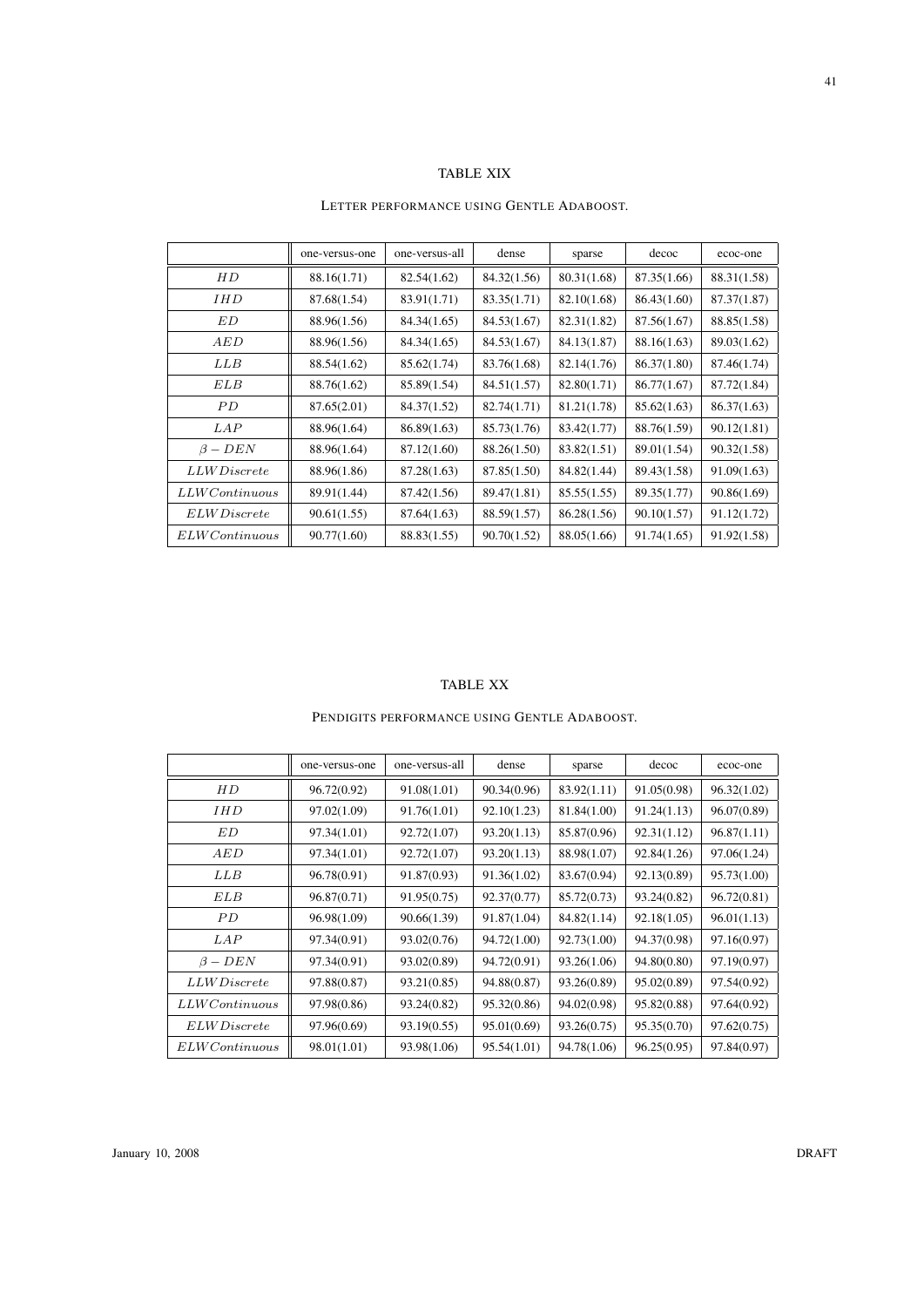# TABLE XXI

#### SEGMENTATION PERFORMANCE USING GENTLE ADABOOST.

|                         | one-versus-one | one-versus-all | dense       | sparse      | decoc       | ecoc-one    |
|-------------------------|----------------|----------------|-------------|-------------|-------------|-------------|
| НD                      | 96.10(0.79)    | 91.82(1.26)    | 93.03(0.82) | 92.16(1.01) | 93.13(1.31) | 95.09(1.24) |
| <i>IHD</i>              | 96.23(0.76)    | 92.03(1.21)    | 93.46(0.95) | 92.21(0.91) | 93.67(1.02) | 95.93(1.23) |
| ED                      | 96.10(0.79)    | 91.82(1.26)    | 93.03(0.82) | 92.16(1.01) | 93.88(1.05) | 96.13(1.38) |
| AED                     | 96.10(0.79)    | 91.82(1.26)    | 93.03(0.82) | 89.18(1.27) | 94.03(0.95) | 96.44(1.24) |
| LLB                     | 93.98(0.92)    | 95.54(0.78)    | 94.50(0.82) | 71.13(1.61) | 93.54(0.97) | 94.04(1.03) |
| ELB                     | 95.80(0.80)    | 95.58(0.76)    | 94.55(0.78) | 86.32(0.63) | 93.58(0.88) | 93.92(0.88) |
| PD.                     | 96.06(0.87)    | 95.24(0.86)    | 94.20(0.65) | 92.07(1.03) | 93.25(0.69) | 94.00(0.89) |
| LAP                     | 96.10(0.79)    | 91.82(1.26)    | 93.03(0.82) | 92.16(1.01) | 94.33(0.80) | 96.44(1.06) |
| $\beta - DEN$           | 96.10(0.79)    | 91.82(1.26)    | 93.03(0.82) | 92.16(1.01) | 94.35(0.70) | 96.44(1.17) |
| <i>LLW Discrete</i>     | 96.15(0.81)    | 93.25(1.31)    | 93.98(0.92) | 92.73(1.06) | 94.58(1.01) | 96.48(1.38) |
| $LLWC$ ontinuous        | 93.81(0.95)    | 95.58(0.70)    | 95.19(0.89) | 86.58(0.80) | 95.09(0.93) | 96.76(0.90) |
| <i>ELW Discrete</i>     | 96.15(0.81)    | 93.25(1.31)    | 93.98(0.92) | 92.86(0.96) | 94.65(0.81) | 96.65(1.30) |
| $ELWC$ <i>ontinuous</i> | 95.84(0.80)    | 95.54(0.74)    | 95.19(0.89) | 92.51(0.89) | 95.97(0.90) | 97.01(0.78) |

#### TABLE XXII

## OPTDIGITS PERFORMANCE USING GENTLE ADABOOST.

|                     | one-versus-one | one-versus-all | dense       | sparse      | decoc       | ecoc-one    |
|---------------------|----------------|----------------|-------------|-------------|-------------|-------------|
| HD                  | 96.50(0.71)    | 86.58(2.71)    | 80.57(2.03) | 75.36(1.80) | 87.99(2.56) | 95.05(1.04) |
| <i>IHD</i>          | 96.85(1.10)    | 85.53(2.23)    | 66.53(1.96) | 71.64(1.69) | 87.78(2.67) | 95.64(1.13) |
| ED                  | 96.50(0.71)    | 86.58(2.71)    | 80.57(2.03) | 79.63(2.28) | 88.66(2.90) | 96.58(1.32) |
| AED                 | 96.50(0.71)    | 86.58(2.71)    | 80.57(2.03) | 74.04(2.33) | 89.07(2.80) | 96.03(1.25) |
| LLB                 | 93.11(1.42)    | 89.61(1.81)    | 85.91(1.56) | 78.70(2.62) | 86.73(2.08) | 94.03(1.54) |
| <b>ELB</b>          | 93.95(0.54)    | 90.67(1.80)    | 85.10(1.46) | 79.57(2.54) | 87.83(2.21) | 94.83(1.11) |
| PD                  | 96.26(0.35)    | 91.46(1.77)    | 85.39(1.67) | 78.38(2.48) | 86.38(1.98) | 93.72(0.98) |
| LAP                 | 96.50(0.71)    | 86.58(2.71)    | 83.57(2.03) | 79.50(2.36) | 89.07(2.80) | 96.60(1.03) |
| $\beta - DEN$       | 96.50(0.71)    | 86.58(2.71)    | 83.57(2.03) | 79.63(2.28) | 89.07(2.80) | 96.60(1.03) |
| <i>LLW Discrete</i> | 96.80(0.41)    | 88.49(3.18)    | 84.43(2.10) | 76.96(2.17) | 90.27(2.69) | 96.90(1.12) |
| $LLWC$ ontinuous    | 93.11(1.42)    | 92.83(1.64)    | 86.89(1.64) | 79.41(2.58) | 91.09(1.87) | 96.83(1.32) |
| <i>ELW Discrete</i> | 96.80(0.41)    | 88.58(3.02)    | 84.43(2.10) | 77.31(2.18) | 91.02(2.63) | 99.82(1.04) |
| ELWContinuous       | 93.95(0.54)    | 92.81(1.69)    | 86.85(1.66) | 80.92(2.05) | 91.20(3.02) | 97.05(1.01) |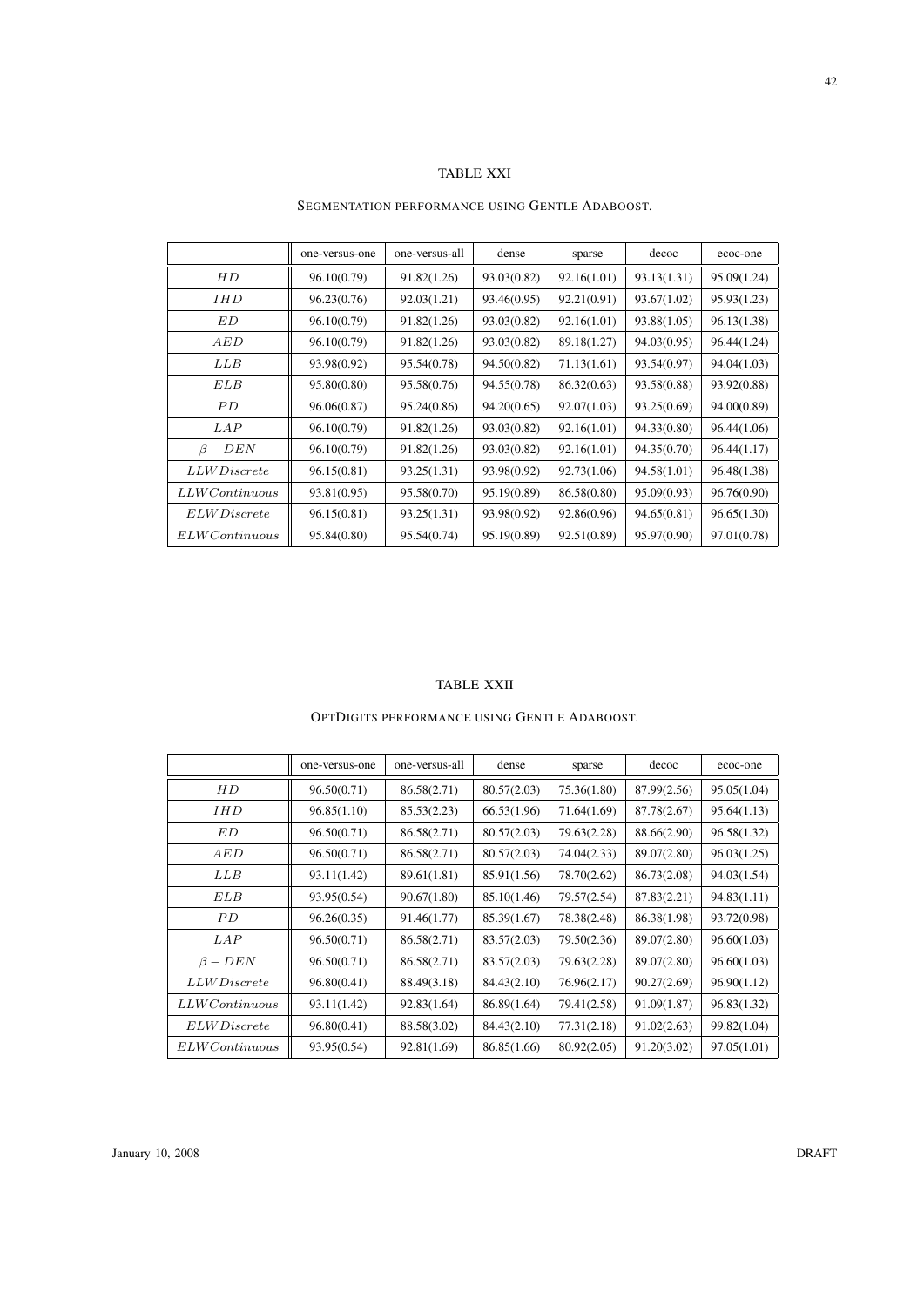#### VEHICLE PERFORMANCE USING GENTLE ADABOOST.

|                         | one-versus-one | one-versus-all | dense       | sparse      | decoc       | ecoc-one    |
|-------------------------|----------------|----------------|-------------|-------------|-------------|-------------|
| НD                      | 72.34(3.34)    | 66.32(3.18)    | 64.06(2.57) | 65.85(2.37) | 69.77(3.37) | 72.34(3.34) |
| <i>IHD</i>              | 72.34(3.34)    | 67.50(2.68)    | 65.60(2.05) | 70.34(2.47) | 69.77(3.37) | 72.34(3.34) |
| ED                      | 72.34(3.34)    | 66.32(3.18)    | 64.06(2.57) | 70.22(2.36) | 69.77(3.37) | 72.34(3.34) |
| AED                     | 72.34(3.34)    | 66.32(3.18)    | 64.06(2.57) | 71.06(3.69) | 69.77(3.37) | 72.34(3.34) |
| LLB                     | 72.35(3.25)    | 71.99(3.91)    | 71.75(3.61) | 65.36(2.19) | 69.77(3.37) | 71.08(3.43) |
| ELB                     | 72.58(3.17)    | 72.10(3.74)    | 72.10(3.71) | 66.90(2.22) | 69.77(3.37) | 72.80(3.14) |
| PD                      | 71.99(3.13)    | 72.70(2.84)    | 72.58(2.95) | 71.63(2.75) | 69.77(3.37) | 72.05(3.11) |
| <i>LAP</i>              | 72.34(3.34)    | 66.32(3.18)    | 64.06(2.57) | 70.22(2.36) | 69.77(3.37) | 72.34(3.34) |
| $\beta - DEN$           | 72.34(3.34)    | 66.32(3.18)    | 64.06(2.57) | 70.22(2.36) | 69.77(3.37) | 72.34(3.34) |
| <i>LLW Discrete</i>     | 72.69(3.62)    | 70.58(3.65)    | 71.40(4.16) | 70.22(2.36) | 69.77(3.37) | 72.70(3.62) |
| $LLWC$ ontinuous        | 72.23(3.07)    | 72.45(3.53)    | 72.46(4.46) | 69.14(1.99) | 69.77(3.37) | 72.70(3.62) |
| <i>ELW Discrete</i>     | 72.69(3.62)    | 70.58(3.65)    | 71.40(4.16) | 70.22(2.36) | 69.77(3.37) | 72.70(3.62) |
| $ELWC$ <i>ontinuous</i> | 72.35(3.17)    | 72.57(3.74)    | 72.33(4.42) | 69.97(1.94) | 69.77(3.37) | 73.15(3.16) |

#### TABLE XXIV

## SHUTTLE PERFORMANCE USING GENTLE ADABOOST.

|                     | one-versus-one | one-versus-all | dense       | sparse      | decoc       | ecoc-one    |
|---------------------|----------------|----------------|-------------|-------------|-------------|-------------|
| HD                  | 99.84(0.07)    | 99.83(0.07)    | 99.74(0.10) | 85.02(0.07) | 99.84(0.07) | 99.84(0.07) |
| IHD                 | 99.68(0.28)    | 99.83(0.07)    | 99.72(0.07) | 84.97(0.07) | 99.68(0.28) | 99.68(0.28) |
| ED                  | 99.84(0.07)    | 99.83(0.07)    | 99.74(0.10) | 99.87(0.06) | 99.84(0.07) | 99.84(0.07) |
| AED                 | 99.84(0.07)    | 99.83(0.07)    | 99.74(0.10) | 99.82(0.07) | 99.84(0.07) | 99.84(0.07) |
| LLB                 | 91.43(0.42)    | 99.88(0.07)    | 99.84(0.07) | 85.45(0.28) | 93.42(0.35) | 91.43(0.42) |
| ELB                 | 98.92(1.03)    | 99.88(0.07)    | 99.85(0.07) | 85.94(0.47) | 98.76(1.24) | 98.92(1.03) |
| PD                  | 99.15(0.60)    | 95.38(1.42)    | 97.91(3.13) | 94.45(0.88) | 98.73(0.82) | 99.15(0.07) |
| LAP                 | 99.84(0.07)    | 99.83(0.07)    | 99.74(0.10) | 99.87(0.07) | 99.84(0.07) | 99.84(0.07) |
| $\beta - DEN$       | 99.84(0.07)    | 99.83(0.07)    | 99.74(0.10) | 99.87(0.07) | 99.84(0.07) | 99.84(0.07) |
| <i>LLW Discrete</i> | 99.85(0.07)    | 99.84(0.07)    | 99.78(0.07) | 99.88(0.07) | 99.85(0.07) | 99.85(0.07) |
| $LLWC$ ontinuous    | 94.31(2.14)    | 99.88(0.07)    | 99.85(0.07) | 93.67(2.23) | 99.85(0.07) | 99.85(0.07) |
| ELW Discrete        | 99.86(0.07)    | 99.84(0.07)    | 99.78(0.07) | 99.88(0.07) | 99.86(0.07) | 99.86(0.07) |
| ELWContinuous       | 99.52(0.20)    | 99.88(0.07)    | 99.85(0.07) | 99.01(0.07) | 99.86(0.07) | 99.86(0.07) |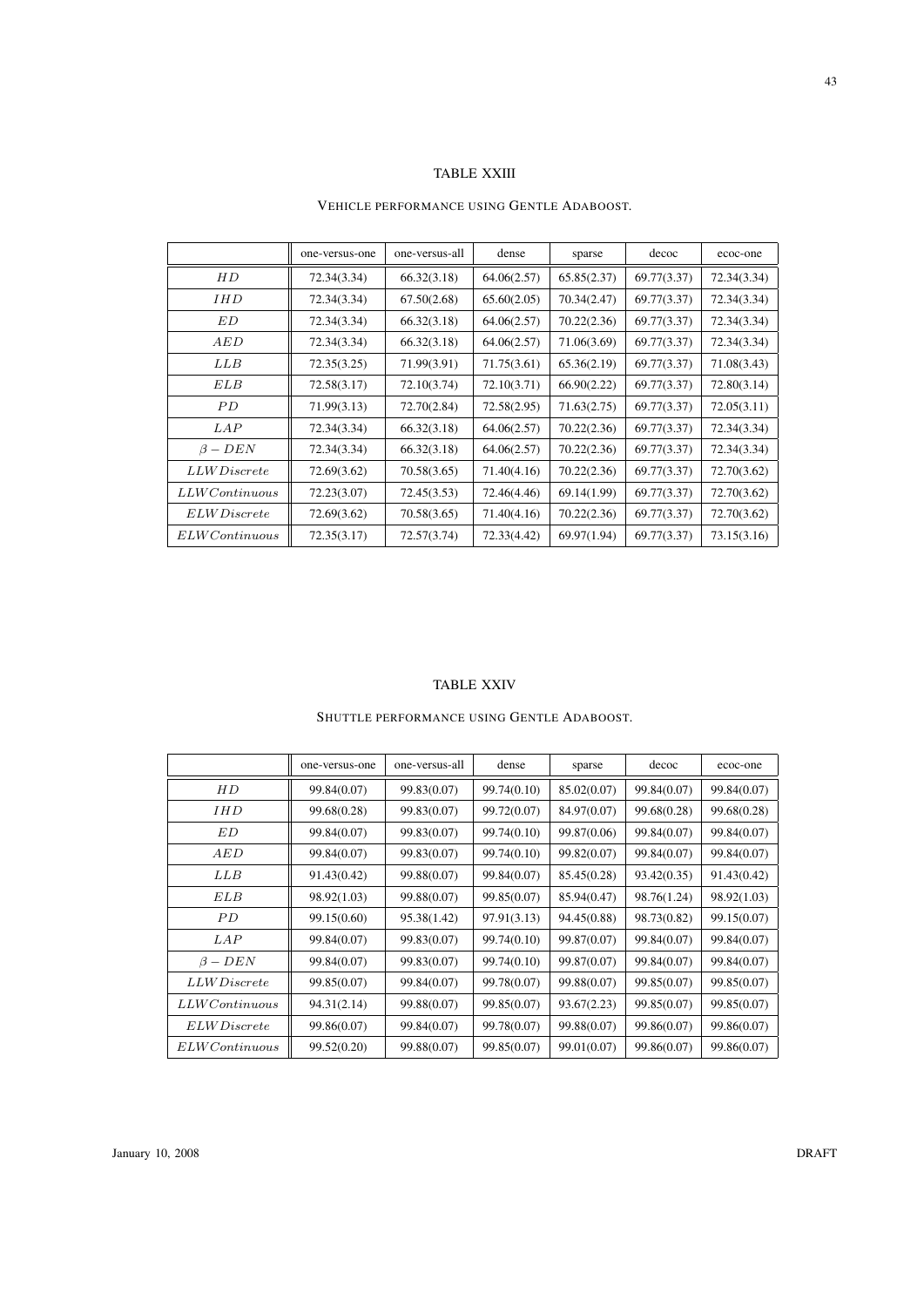# TABLE XXV

|                         | one-versus-one | one-versus-all | dense       | sparse      | decoc       | ecoc-one    |
|-------------------------|----------------|----------------|-------------|-------------|-------------|-------------|
| HD                      | 95.59(0.74)    | 94.54(1.04)    | 80.86(1.26) | 37.43(0.57) | 94.90(0.63) | 94.88(1.03) |
| IHD                     | 95.03(1.07)    | 95.11(1.27)    | 30.60(1.30) | 38.27(0.77) | 93.82(1.16) | 93.51(1.07) |
| ED                      | 95.59(0.74)    | 94.54(1.04)    | 80.86(1.26) | 44.02(2.49) | 95.07(1.02) | 95.52(0.94) |
| AED                     | 95.59(0.74)    | 94.54(1.04)    | 80.86(1.26) | 86.81(1.70) | 96.10(1.04) | 95.59(0.75) |
| LLB                     | 84.82(1.52)    | 96.12(0.93)    | 81.41(1.17) | 45.60(3.26) | 91.84(1.57) | 89.26(1.04) |
| ELB                     | 94.22(1.12)    | 96.12(0.93)    | 81.41(1.17) | 62.33(2.70) | 92.32(1.43) | 93.56(1.33) |
| P <sub>D</sub>          | 94.47(1.30)    | 93.39(1.30)    | 80.88(1.09) | 85.38(3.02) | 91.41(1.07) | 91.73(1.24) |
| LAP                     | 95.59(0.74)    | 94.54(1.04)    | 80.86(1.26) | 44.02(2.49) | 96.10(0.94) | 95.59(1.00) |
| $\beta - DEN$           | 95.59(0.74)    | 94.54(1.04)    | 80.86(1.26) | 71.91(2.43) | 96.10(0.94) | 96.10(0.83) |
| <i>LLWDiscrete</i>      | 95.59(0.74)    | 95.10(1.01)    | 80.86(1.26) | 87.09(1.50) | 96.20(0.88) | 96.31(0.87) |
| $LLWC$ ontinuous        | 84.82(1.52)    | 96.12(0.93)    | 81.41(1.17) | 76.68(3.03) | 96.03(1.42) | 96.20(1.42) |
| <i>ELW Discrete</i>     | 95.59(0.74)    | 95.38(0.86)    | 80.86(1.26) | 87.09(1.50) | 96.26(1.03) | 96.31(1.07) |
| $ELWC$ <i>ontinuous</i> | 94.22(1.12)    | 96.12(0.93)    | 81.41(1.17) | 83.53(3.11) | 96.31(1.07) | 96.40(1.60) |

## DERMATHOLOGY PERFORMANCE USING LINEAR SVM.

# TABLE XXVI

## IRIS PERFORMANCE USING LINEAR  $SVM.$

|                      | one-versus-one | one-versus-all | dense       | sparse      | decoc       | ecoc-one    |
|----------------------|----------------|----------------|-------------|-------------|-------------|-------------|
| HD                   | 97.33(1.07)    | 72.00(2.54)    | 72.00(2.54) | 66.67(1.00) | 97.33(1.07) | 97.33(1.07) |
| IHD                  | 97.33(1.07)    | 72.00(2.54)    | 72.00(2.54) | 66.67(1.00) | 97.33(1.07) | 97.33(1.07) |
| ED                   | 97.33(1.07)    | 72.00(2.54)    | 72.00(2.54) | 97.33(1.07) | 97.33(1.07) | 97.33(1.07) |
| AED                  | 97.33(1.07)    | 72.00(2.54)    | 72.00(2.54) | 97.33(1.07) | 97.33(1.07) | 97.33(1.07) |
| LLB                  | 58.00(1.07)    | 92.67(2.05)    | 92.67(2.05) | 66.67(1.00) | 58.00(1.70) | 58.00(1.70) |
| ELB                  | 97.33(1.07)    | 92.67(2.05)    | 92.67(2.05) | 92.00(1.90) | 97.33(1.07) | 97.33(1.07) |
| PD                   | 97.33(1.07)    | 82.67(2.22)    | 82.67(2.22) | 77.33(1.99) | 97.33(1.07) | 97.33(1.07) |
| LAP                  | 97.33(1.07)    | 72.00(2.54)    | 72.00(2.54) | 97.33(1.07) | 97.33(1.07) | 97.33(1.07) |
| $\beta - DEN$        | 97.33(1.07)    | 72.00(2.54)    | 72.00(2.54) | 97.33(1.07) | 97.33(1.07) | 97.33(1.07) |
| <i>LLW Discrete</i>  | 97.33(1.07)    | 97.33(1.07)    | 97.33(1.07) | 97.33(1.07) | 97.33(1.07) | 97.33(1.07) |
| $LLWC$ ontinuous     | 58.00(1.70)    | 94.00(2.05)    | 94.00(2.05) | 78.00(2.39) | 58.00(1.70) | 58.00(1.70) |
| <i>ELW Discrete</i>  | 97.33(1.07)    | 97.33(1.07)    | 97.33(1.07) | 97.33(1.07) | 97.33(1.07) | 97.33(1.07) |
| <i>ELWContinuous</i> | 97.33(1.07)    | 93.33(2.18)    | 93.33(2.18) | 93.33(1.69) | 97.33(1.07) | 97.33(1.07) |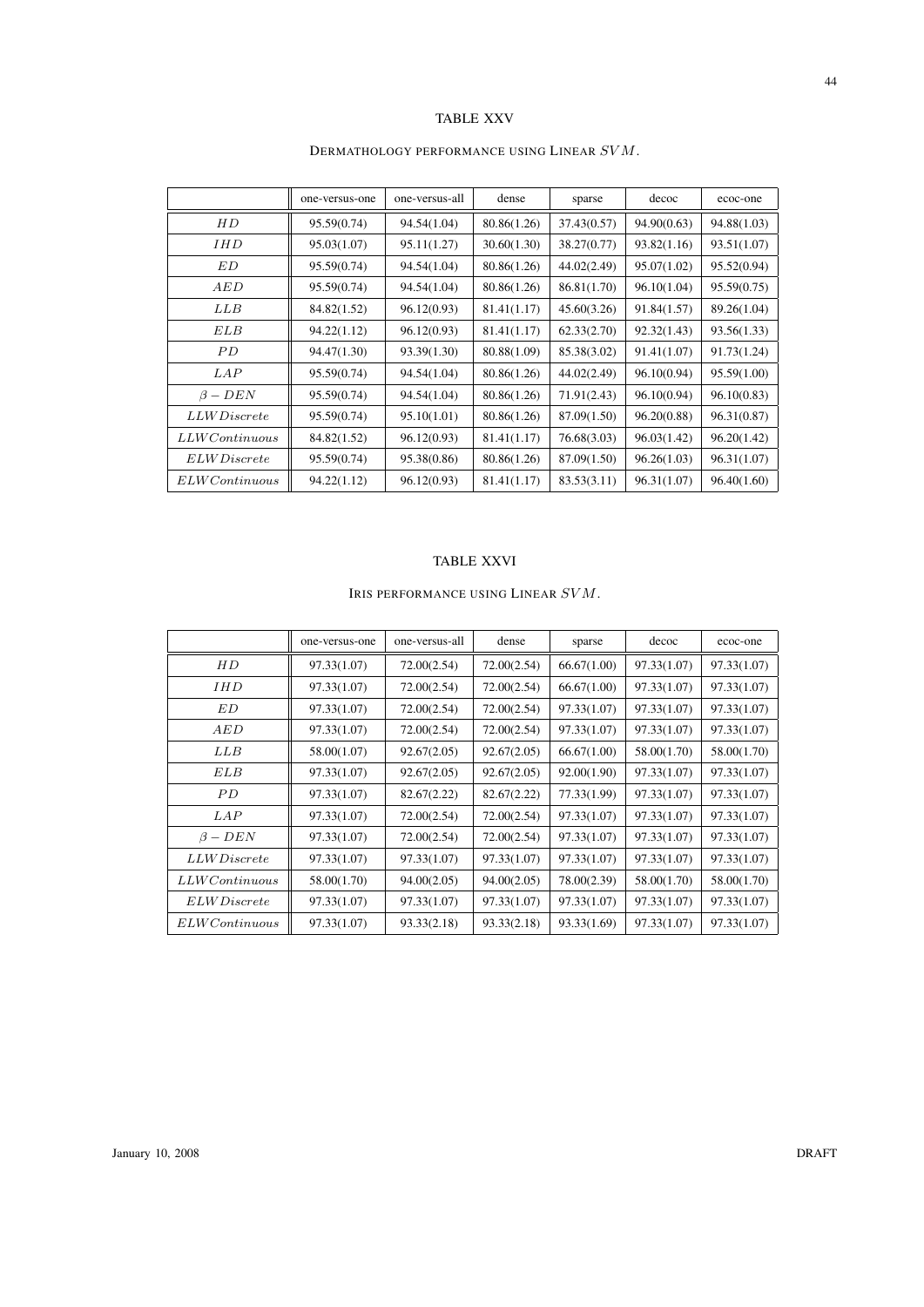## TABLE XXVII

#### ECOLI PERFORMANCE USING LINEAR  $SVM.$

|                         | one-versus-one | one-versus-all | dense       | sparse      | decoc       | ecoc-one    |
|-------------------------|----------------|----------------|-------------|-------------|-------------|-------------|
| HD                      | 77.02(3.33)    | 61.60(3.37)    | 68.12(3.36) | 68.42(2.26) | 77.23(2.64) | 77.80(3.06) |
| <i>IHD</i>              | 77.02(3.33)    | 60.12(3.37)    | 72.15(2.86) | 26.92(2.57) | 76.01(2.36) | 75.36(3.52) |
| ED                      | 77.02(3.33)    | 61.60(3.37)    | 68.12(3.36) | 72.63(3.16) | 78.04(2.91) | 78.55(2.51) |
| AED                     | 77.02(3.33)    | 61.60(3.37)    | 68.12(3.36) | 72.31(3.06) | 78.90(3.00) | 79.98(3.08) |
| LLB                     | 75.56(2.76)    | 78.81(2.57)    | 76.42(3.45) | 69.98(2.69) | 74.53(2.94) | 76.59(2.73) |
| ELB                     | 76.13(3.07)    | 78.81(2.57)    | 76.42(3.45) | 74.34(3.14) | 75.35(3.16) | 77.48(3.21) |
| PD.                     | 77.92(2.27)    | 82.44(1.91)    | 78.53(1.86) | 27.50(2.90) | 73.42(2.44) | 76.98(2.53) |
| LAP                     | 77.02(3.33)    | 61.60(3.37)    | 68.12(3.36) | 72.63(3.16) | 79.02(2.86) | 80.24(2.95) |
| $\beta - DEN$           | 77.02(3.33)    | 61.60(3.37)    | 68.12(3.36) | 72.63(3.16) | 79.11(2.90) | 80.33(2.51) |
| <i>LLW Discrete</i>     | 78.64(2.49)    | 68.81(3.42)    | 71.52(2.79) | 68.38(3.80) | 79.22(2.45) | 80.41(2.60) |
| $LLWC$ ontinuous        | 80.45(2.39)    | 70.86(3.28)    | 70.44(3.50) | 41.32(3.33) | 79.30(2.76) | 81.82(2.85) |
| <i>ELW Discrete</i>     | 79.37(2.51)    | 66.35(3.75)    | 67.79(3.44) | 61.35(4.88) | 79.35(3.06) | 80.70(2.93) |
| $ELWC$ <i>ontinuous</i> | 81.30(2.62)    | 73.05(3.21)    | 70.36(4.88) | 41.10(4.23) | 80.90(2.71) | 81.94(2.50) |

#### TABLE XXVIII

## WINE PERFORMANCE USING LINEAR  $SVM$ .

|                     | one-versus-one | one-versus-all | dense       | sparse      | decoc       | ecoc-one    |
|---------------------|----------------|----------------|-------------|-------------|-------------|-------------|
| HD                  | 93.78(1.76)    | 93.23(1.63)    | 93.23(1.63) | 93.23(1.63) | 94.75(1.56) | 94.75(1.56) |
| <i>IHD</i>          | 93.78(1.76)    | 93.23(1.63)    | 93.23(1.63) | 93.23(1.63) | 94.75(1.56) | 94.75(1.56) |
| ED                  | 93.78(1.76)    | 93.23(1.63)    | 93.23(1.63) | 93.23(1.63) | 94.75(1.56) | 94.75(1.56) |
| AED                 | 93.78(1.76)    | 93.23(1.63)    | 93.23(1.63) | 93.23(1.63) | 95.55(1.49) | 95.55(1.49) |
| LLB                 | 90.97(2.10)    | 95.55(1.34)    | 95.55(1.34) | 95.55(1.34) | 94.75(1.56) | 94.75(1.56) |
| <b>ELB</b>          | 92.64(1.70)    | 95.55(1.34)    | 95.55(1.34) | 95.55(1.34) | 94.75(1.56) | 94.75(1.56) |
| PD                  | 93.82(1.27)    | 94.96(0.95)    | 94.96(0.95) | 94.96(0.95) | 94.75(1.56) | 94.75(1.56) |
| <i>LAP</i>          | 93.78(1.76)    | 93.23(1.63)    | 93.23(1.63) | 93.23(1.63) | 95.55(1.49) | 95.55(1.49) |
| $\beta - DEN$       | 93.78(1.76)    | 93.23(1.63)    | 93.23(1.63) | 93.23(1.63) | 95.55(1.49) | 95.55(1.49) |
| <i>LLW Discrete</i> | 93.78(1.76)    | 93.23(1.63)    | 93.23(1.63) | 93.23(1.63) | 95.55(1.49) | 95.55(1.49) |
| $LLWC$ ontinuous    | 90.97(2.10)    | 95.55(1.34)    | 95.55(1.34) | 95.55(1.34) | 95.55(1.49) | 95.55(1.49) |
| <i>ELW Discrete</i> | 93.78(1.76)    | 93.23(1.63)    | 93.23(1.63) | 93.23(1.63) | 95.55(1.49) | 95.55(1.49) |
| ELWContinuous       | 92.64(1.70)    | 95.55(1.34)    | 95.55(1.34) | 95.55(1.34) | 95.55(1.49) | 95.55(1.49) |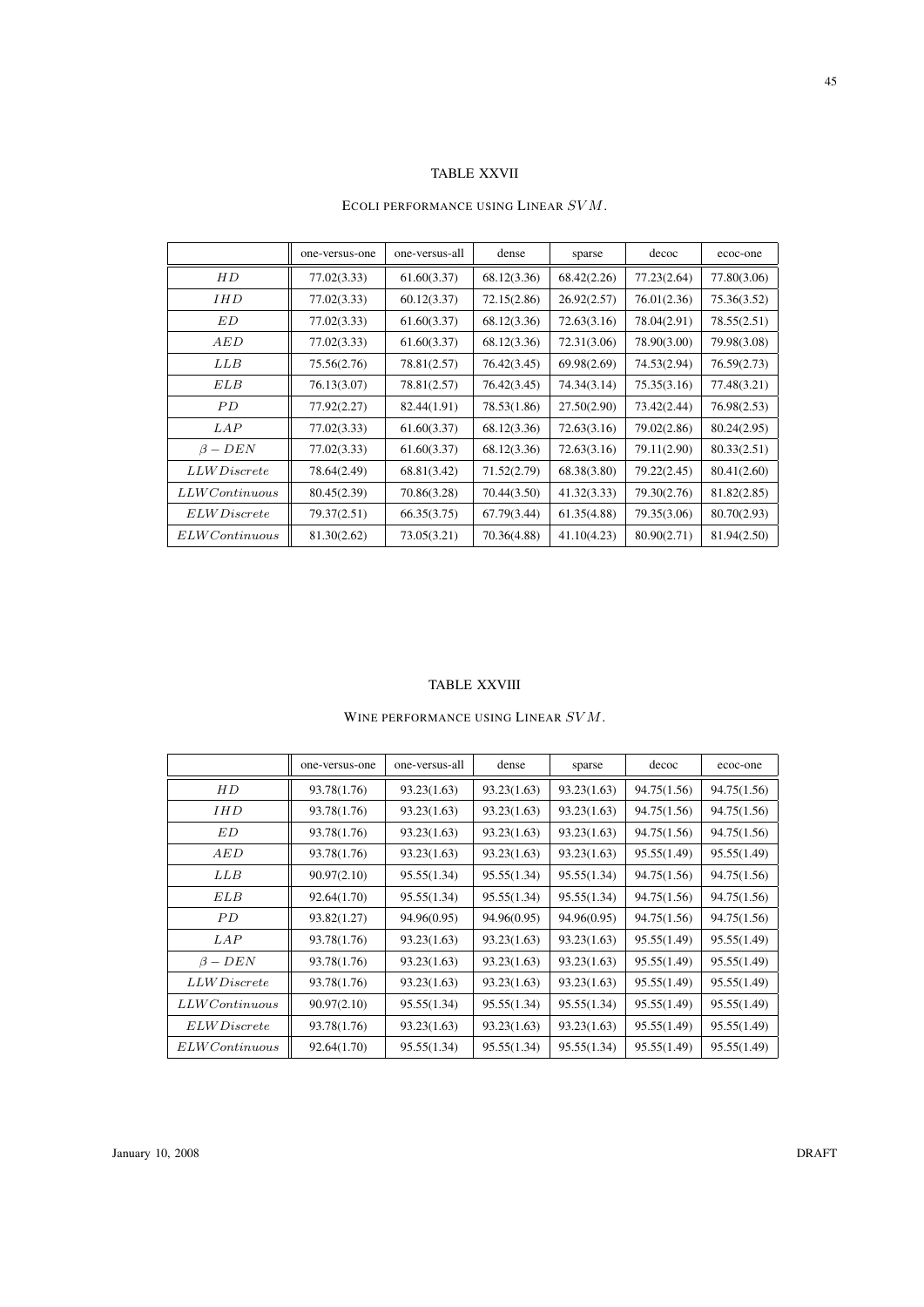## TABLE XXIX

#### GLASS PERFORMANCE USING LINEAR  $SVM$ .

|                         | one-versus-one | one-versus-all | dense       | sparse      | decoc       | ecoc-one    |
|-------------------------|----------------|----------------|-------------|-------------|-------------|-------------|
| HD                      | 55.75(3.60)    | 48.02(2.30)    | 40.04(3.08) | 43.83(2.45) | 52.71(3.02) | 55.18(3.16) |
| <i>IHD</i>              | 55.77(3.72)    | 36.35(3.86)    | 32.79(1.54) | 46.07(2.94) | 51.09(3.47) | 54.52(3.18) |
| ED                      | 55.75(3.60)    | 48.02(2.30)    | 40.04(3.08) | 44.60(3.39) | 52.99(2.51) | 55.90(2.51) |
| AED                     | 55.75(3.60)    | 48.02(2.30)    | 40.04(3.08) | 45.72(2.38) | 54.40(2.52) | 57.47(2.69) |
| LLB                     | 45.85(2.73)    | 51.48(3.36)    | 34.91(3.24) | 42.87(2.53) | 51.21(2.56) | 56.46(3.02) |
| ELB                     | 57.54(3.03)    | 51.48(3.36)    | 34.91(3.24) | 45.67(2.95) | 52.94(2.86) | 57.66(3.12) |
| PD.                     | 57.04(3.59)    | 51.84(4.58)    | 33.40(5.46) | 45.29(2.29) | 51.93(3.09) | 56.40(3.19) |
| LAP                     | 55.75(3.60)    | 48.02(2.30)    | 40.04(3.08) | 45.20(2.87) | 55.93(3.06) | 57.73(3.14) |
| $\beta - DEN$           | 55.75(3.60)    | 48.02(2.30)    | 40.04(3.08) | 44.60(3.39) | 56.04(2.68) | 57.92(3.46) |
| <i>LLW Discrete</i>     | 50.57(3.26)    | 41.36(3.64)    | 37.79(2.89) | 44.38(2.16) | 54.36(3.16) | 58.03(3.07) |
| $LLWC$ ontinuous        | 57.84(3.89)    | 40.43(3.66)    | 41.45(3.86) | 45.77(3.09) | 56.80(2.94) | 59.04(3.14) |
| <i>ELW Discrete</i>     | 58.14(4.47)    | 41.36(3.64)    | 37.38(3.76) | 42.78(3.15) | 57.89(2.86) | 59.13(3.19) |
| $ELWC$ <i>ontinuous</i> | 58.65(2.66)    | 42.87(3.41)    | 41.50(3.47) | 45.81(3.31) | 58.15(3.32) | 59.30(3.16) |

#### TABLE XXX

## THYROID PERFORMANCE USING LINEAR  $SVM$ .

|                     | one-versus-one | one-versus-all | dense       | sparse      | decoc       | ecoc-one    |
|---------------------|----------------|----------------|-------------|-------------|-------------|-------------|
| HD                  | 94.39(2.15)    | 91.65(2.67)    | 91.65(2.67) | 81.41(0.94) | 94.39(2.15) | 94.39(2.15) |
| <b>IHD</b>          | 94.39(2.15)    | 91.65(2.67)    | 91.65(2.67) | 81.41(0.94) | 94.39(2.15) | 94.39(2.15) |
| ED                  | 94.39(2.15)    | 91.65(2.67)    | 91.65(2.67) | 94.39(2.15) | 94.39(2.15) | 94.39(2.15) |
| AED                 | 94.39(2.15)    | 91.65(2.67)    | 91.65(2.67) | 94.39(2.15) | 94.39(2.15) | 94.39(2.15) |
| LLB                 | 77.23(1.00)    | 93.46(2.57)    | 93.46(2.57) | 81.88(0.76) | 77.23(1.00) | 79.86(1.07) |
| ELB                 | 92.87(2.22)    | 93.46(2.57)    | 93.46(2.57) | 94.80(1.59) | 92.87(2.22) | 92.97(2.32) |
| PD                  | 93.48(2.49)    | 85.58(1.98)    | 85.58(1.98) | 89.76(2.31) | 93.48(2.49) | 93.41(2.46) |
| LAP                 | 94.39(2.15)    | 91.65(2.67)    | 91.65(2.67) | 94.39(2.15) | 94.39(2.15) | 94.39(2.15) |
| $\beta - DEN$       | 94.39(2.15)    | 91.65(2.67)    | 91.65(2.67) | 94.39(2.15) | 94.39(2.15) | 94.39(2.15) |
| <i>LLW Discrete</i> | 94.39(2.15)    | 94.39(2.15)    | 94.39(2.15) | 94.39(2.15) | 94.39(2.15) | 94.39(2.15) |
| $LLWC$ ontinuous    | 77.23(1.00)    | 93.44(2.58)    | 93.44(2.58) | 85.63(1.19) | 77.23(1.00) | 94.87(2.22) |
| ELW Discrete        | 94.39(2.15)    | 94.39(2.15)    | 94.39(2.15) | 94.39(2.15) | 94.39(2.15) | 94.39(2.15) |
| ELWContinuous       | 94.87(2.22)    | 93.46(2.57)    | 93.46(2.57) | 94.85(2.00) | 94.87(2.22) | 94.87(2.22) |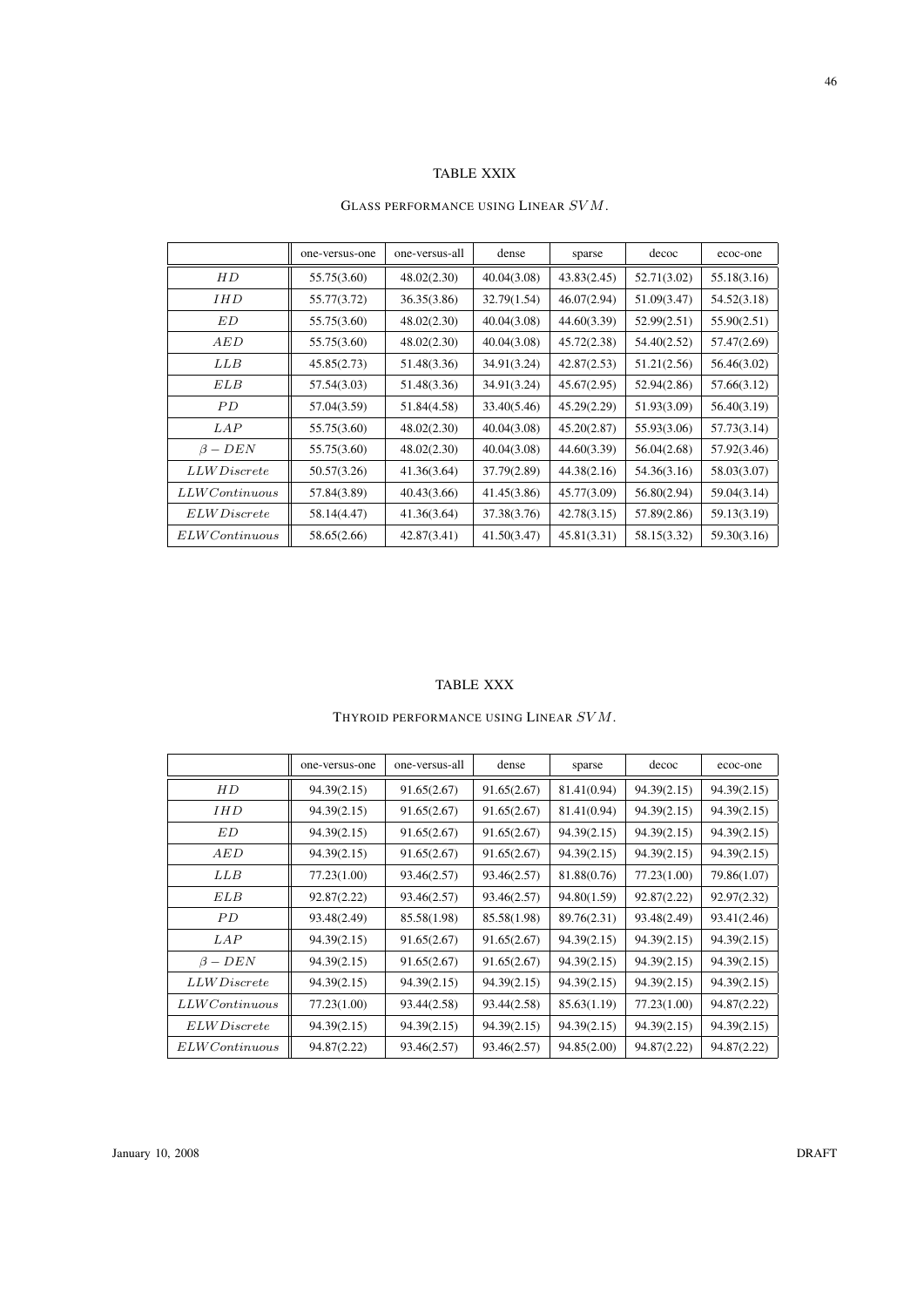## TABLE XXXI

## VOWEL PERFORMANCE USING LINEAR SVM.

|                         | one-versus-one | one-versus-all | dense       | sparse      | decoc       | ecoc-one    |
|-------------------------|----------------|----------------|-------------|-------------|-------------|-------------|
| HD                      | 64.95(3.71)    | 26.67(2.11)    | 28.18(3.16) | 34.34(1.86) | 65.73(2.62) | 65.46(2.67) |
| <b>IHD</b>              | 64.95(3.48)    | 32.63(2.31)    | 22.83(1.62) | 30.81(1.85) | 64.33(3.11) | 65.12(2.90) |
| ED                      | 64.95(3.71)    | 26.67(2.11)    | 28.18(3.16) | 34.14(1.73) | 66.78(2.67) | 66.90(2.73) |
| AED                     | 64.95(3.71)    | 26.67(2.11)    | 28.18(3.16) | 30.10(2.19) | 68.26(2.64) | 67.79(2.57) |
| LLB                     | 31.52(2.65)    | 43.03(3.10)    | 33.23(2.56) | 31.31(2.16) | 67.28(2.99) | 67.34(2.79) |
| ELB                     | 64.95(3.19)    | 43.03(3.10)    | 32.93(2.72) | 29.80(2.08) | 67.82(2.89) | 67.56(2.70) |
| PD                      | 63.64(3.43)    | 40.51(2.90)    | 32.42(2.33) | 24.18(2.52) | 65.36(3.08) | 66.37(2.69) |
| <i>LAP</i>              | 64.95(3.71)    | 26.67(2.11)    | 28.18(3.16) | 35.25(1.86) | 68.36(3.02) | 68.40(2.94) |
| $\beta - DEN$           | 64.95(3.71)    | 26.67(2.11)    | 28.18(3.16) | 35.25(1.86) | 68.36(3.08) | 68.53(3.13) |
| <i>LLW Discrete</i>     | 65.96(3.61)    | 32.83(2.10)    | 31.11(3.05) | 35.76(2.54) | 69.38(2.91) | 68.47(3.02) |
| $LLWC$ ontinuous        | 31.21(2.61)    | 38.99(3.33)    | 38.59(2.92) | 32.83(2.99) | 69.73(2.62) | 69.50(2.83) |
| <i>ELW Discrete</i>     | 65.96(3.61)    | 32.83(2.10)    | 31.11(3.05) | 35.96(2.51) | 70.82(2.86) | 69.88(2.96) |
| $ELWC$ <i>ontinuous</i> | 65.15(3.08)    | 44.14(2.79)    | 36.26(2.36) | 36.06(2.34) | 71.44(3.16) | 70.87(3.05) |

#### TABLE XXXII

## BALANCE PERFORMANCE USING LINEAR  $SVM.$

|                     | one-versus-one | one-versus-all | dense       | sparse      | decoc       | ecoc-one    |
|---------------------|----------------|----------------|-------------|-------------|-------------|-------------|
| HD                  | 84.62(4.27)    | 85.57(4.18)    | 85.57(4.18) | 85.57(4.18) | 84.62(4.27) | 85.57(4.18) |
| <i>IHD</i>          | 84.62(4.27)    | 85.57(4.18)    | 85.57(4.18) | 85.57(4.18) | 84.62(4.27) | 85.57(4.18) |
| ED                  | 84.62(4.27)    | 85.57(4.18)    | 85.57(4.18) | 85.57(4.18) | 82.83(4.39) | 85.57(4.18) |
| AED                 | 84.62(4.27)    | 85.57(4.18)    | 85.57(4.18) | 85.57(4.18) | 85.57(4.18) | 85.57(4.18) |
| LLB                 | 82.83(4.39)    | 83.36(3.52)    | 83.36(3.52) | 83.36(3.52) | 82.83(4.39) | 83.36(3.52) |
| ELB                 | 85.43(4.32)    | 83.36(3.52)    | 83.36(3.52) | 83.36(3.52) | 85.43(4.32) | 83.36(3.52) |
| PD                  | 83.36(4.09)    | 82.23(4.01)    | 82.23(4.01) | 82.23(4.01) | 83.36(4.09) | 82.23(4.01) |
| LAP                 | 84.62(4.27)    | 85.57(4.18)    | 85.57(4.18) | 85.57(4.18) | 85.57(4.18) | 85.57(4.18) |
| $\beta - DEN$       | 84.62(4.27)    | 85.57(4.18)    | 85.57(4.18) | 85.57(4.18) | 85.57(4.18) | 85.57(4.18) |
| <i>LLW Discrete</i> | 84.62(4.27)    | 85.57(4.18)    | 85.57(4.18) | 85.57(4.18) | 85.57(4.18) | 85.57(4.18) |
| $LLWC$ ontinuous    | 84.62(4.27)    | 84.59(4.59)    | 84.59(4.59) | 84.59(4.59) | 85.57(4.18) | 85.57(4.18) |
| ELW Discrete        | 84.62(4.27)    | 85.57(4.18)    | 85.57(4.18) | 85.57(4.18) | 85.57(4.18) | 85.57(4.18) |
| ELWContinuous       | 84.94(4.31)    | 85.57(4.18)    | 85.57(4.18) | 85.57(4.18) | 85.57(4.18) | 85.57(4.18) |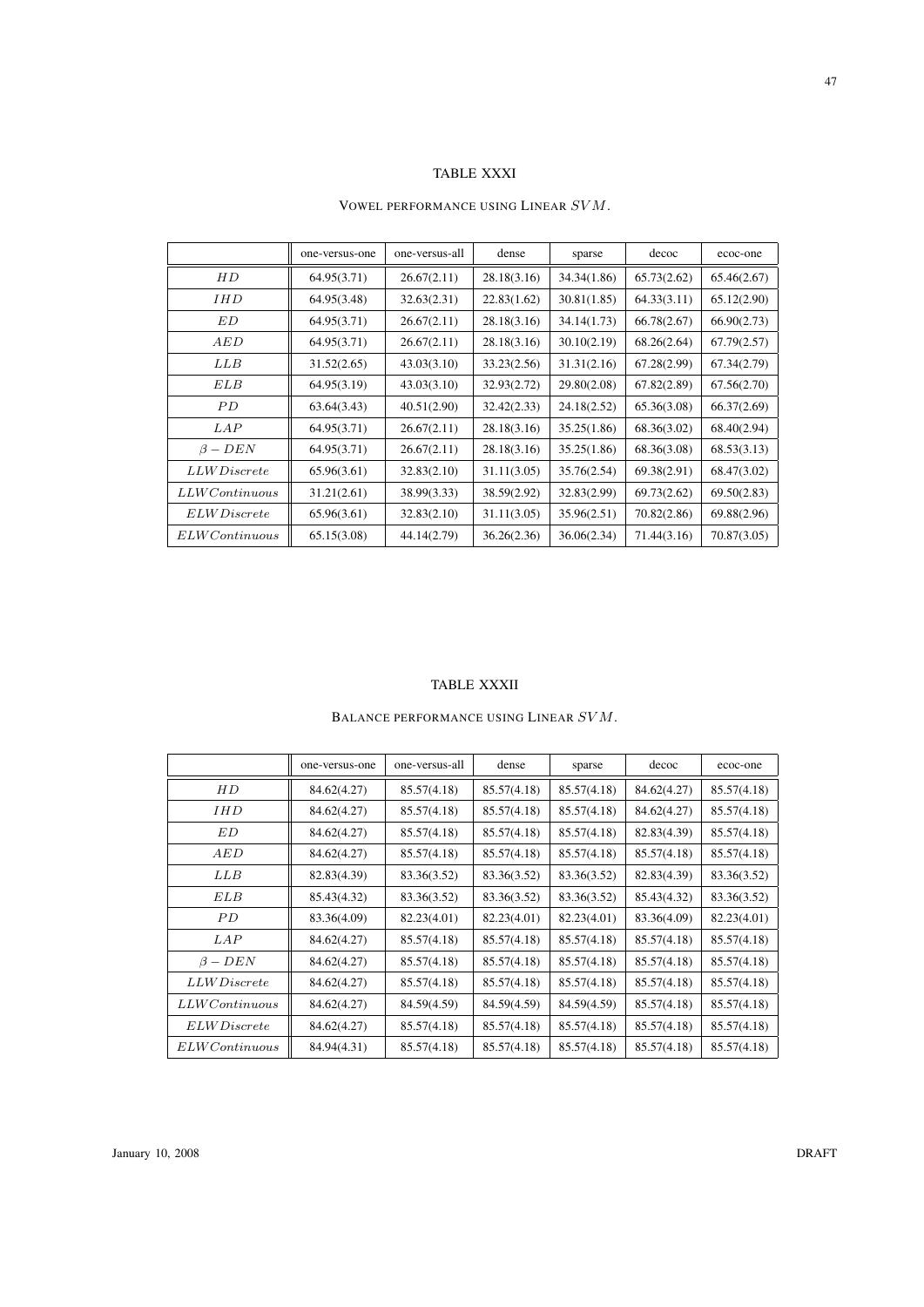## TABLE XXXIII

#### YEAST PERFORMANCE USING LINEAR SVM.

|                         | one-versus-one | one-versus-all | dense       | sparse      | decoc       | ecoc-one    |
|-------------------------|----------------|----------------|-------------|-------------|-------------|-------------|
| HD                      | 50.79(2.39)    | 35.52(1.00)    | 27.82(1.59) | 38.00(1.24) | 50.23(2.51) | 50.35(2.42) |
| <i>IHD</i>              | 51.12(2.46)    | 35.52(1.00)    | 16.96(1.62) | 38.55(1.35) | 50.34(2.56) | 50.76(2.44) |
| ED                      | 50.79(2.39)    | 35.52(1.00)    | 27.82(1.59) | 38.07(1.25) | 50.79(2.48) | 51.04(2.51) |
| AED                     | 50.79(2.39)    | 35.52(1.00)    | 27.82(1.59) | 37.80(1.38) | 50.79(2.44) | 52.20(2.57) |
| LLB                     | 50.26(2.31)    | 50.10(1.13)    | 26.53(1.53) | 37.99(1.64) | 50.34(2.45) | 50.54(2.62) |
| ELB                     | 50.38(2.31)    | 50.10(1.13)    | 26.67(1.44) | 39.08(1.29) | 50.63(2.62) | 50.98(2.59) |
| PD.                     | 51.17(1.41)    | 51.64(2.83)    | 33.65(1.27) | 21.76(0.57) | 50.73(2.41) | 50.30(2.45) |
| LAP                     | 50.79(2.39)    | 35.52(1.00)    | 27.82(1.59) | 38.07(1.25) | 50.79(2.21) | 52.20(2.44) |
| $\beta - DEN$           | 50.79(2.39)    | 35.52(1.00)    | 27.82(1.59) | 38.13(1.31) | 50.79(2.28) | 52.34(2.46) |
| <i>LLW Discrete</i>     | 51.18(0.42)    | 17.09(3.48)    | 40.50(1.21) | 34.12(1.75) | 51.14(2.66) | 52.10(2.37) |
| $LLWC$ ontinuous        | 52.58(2.08)    | 50.13(1.10)    | 45.12(1.77) | 21.08(0.95) | 52.43(2.68) | 52.38(2.62) |
| <i>ELW Discrete</i>     | 49.43(2.84)    | 35.58(1.04)    | 40.78(1.06) | 34.66(2.14) | 52.17(2.56) | 52.21(2.65) |
| $ELWC$ <i>ontinuous</i> | 51.36(2.61)    | 48.70(0.92)    | 44.83(1.77) | 22.16(0.61) | 52.45(2.60) | 52.63(2.45) |

#### TABLE XXXIV

## SATIMAGE PERFORMANCE USING LINEAR  $SVM.$

|                         | one-versus-one | one-versus-all | dense       | sparse      | decoc       | ecoc-one    |
|-------------------------|----------------|----------------|-------------|-------------|-------------|-------------|
| HD                      | 83.36(2.02)    | 70.71(2.16)    | 72.01(1.25) | 71.87(1.65) | 74.25(2.12) | 81.92(2.06) |
| IHD                     | 83.32(2.02)    | 76.81(2.74)    | 70.24(1.88) | 71.03(1.47) | 75.36(2.18) | 80.37(2.13) |
| ED                      | 83.36(2.02)    | 70.71(2.16)    | 72.01(1.25) | 72.60(1.42) | 76.38(2.17) | 82.03(2.00) |
| AED                     | 83.36(2.02)    | 70.71(2.16)    | 72.01(1.25) | 61.52(1.95) | 77.89(1.51) | 83.02(1.93) |
| LLB                     | 62.22(2.79)    | 77.25(2.29)    | 77.31(1.44) | 67.06(3.89) | 70.89(1.79) | 72.74(2.01) |
| ELB                     | 83.88(2.13)    | 77.25(2.29)    | 77.42(1.43) | 72.50(1.91) | 73.74(1.97) | 78.73(2.07) |
| PD                      | 80.90(1.74)    | 77.97(1.50)    | 74.83(0.99) | 63.45(2.15) | 72.15(1.73) | 77.83(2.11) |
| LAP                     | 83.36(2.02)    | 70.71(2.16)    | 72.01(1.25) | 72.60(1.42) | 78.03(1.97) | 83.20(1.97) |
| $\beta - DEN$           | 83.36(2.02)    | 70.71(2.16)    | 72.01(1.25) | 72.60(1.42) | 79.83(2.08) | 83.27(2.05) |
| <i>LLW Discrete</i>     | 83.39(2.04)    | 75.06(2.19)    | 79.56(2.63) | 61.85(1.99) | 80.93(1.93) | 83.33(2.07) |
| $LLWC$ ontinuous        | 60.28(2.14)    | 67.32(4.34)    | 61.79(2.44) | 40.31(2.88) | 81.73(2.62) | 83.17(2.09) |
| <i>ELW Discrete</i>     | 83.39(2.04)    | 75.06(2.19)    | 79.56(2.63) | 63.87(3.03) | 81.31(2.12) | 83.49(2.17) |
| $ELWC$ <i>ontinuous</i> | 83.88(2.12)    | 78.24(2.52)    | 80.61(2.56) | 66.08(2.18) | 82.15(2.05) | 84.07(2.00) |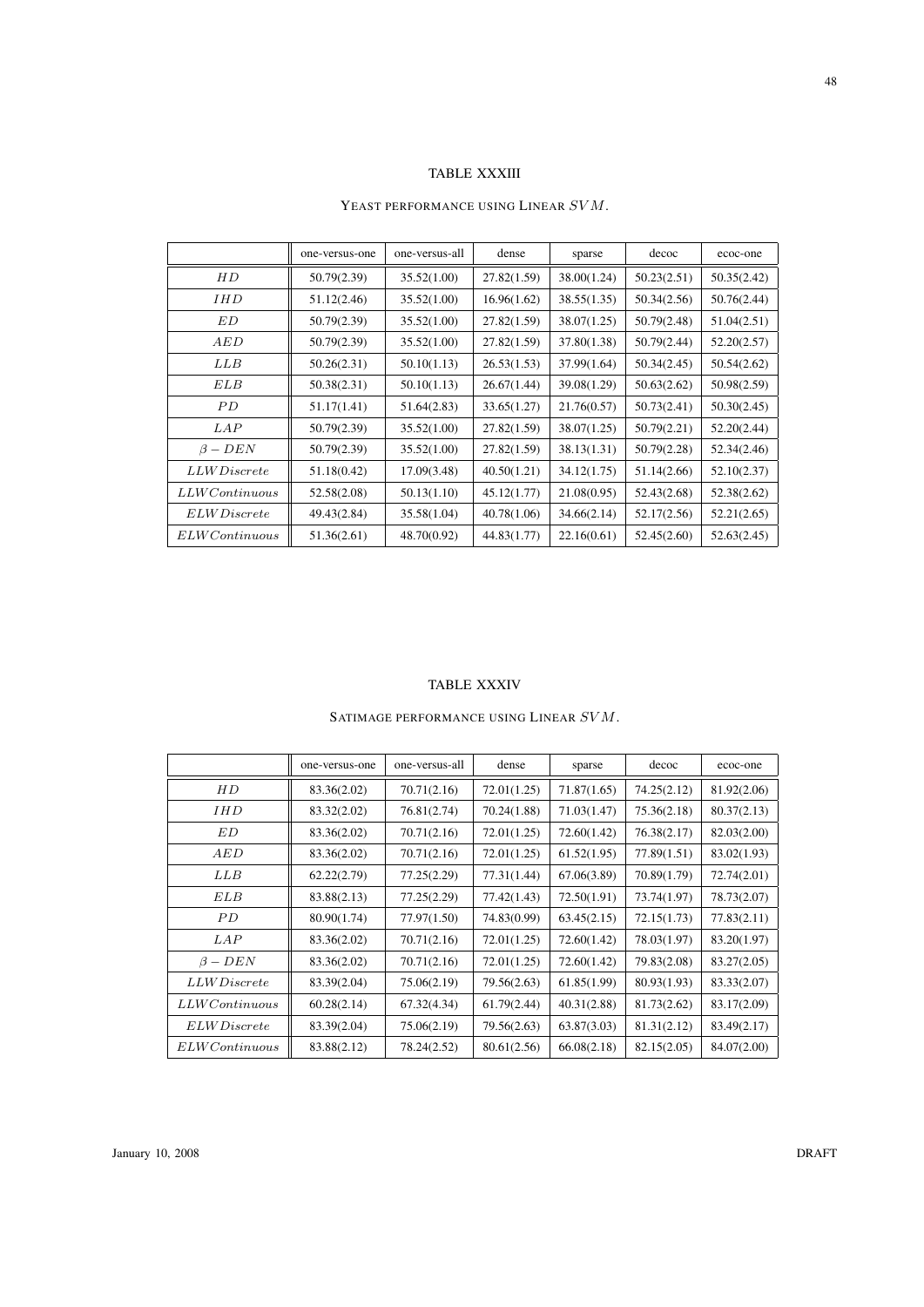## TABLE XXXV

## LETTER PERFORMANCE USING LINEAR  $SVM$ .

|                         | one-versus-one | one-versus-all | dense       | sparse      | decoc       | ecoc-one    |
|-------------------------|----------------|----------------|-------------|-------------|-------------|-------------|
| НD                      | 85.09(0.88)    | 36.38(0.76)    | 65.73(0.86) | 63.27(1.01) | 80.01(0.84) | 85.11(0.97) |
| <i>IHD</i>              | 86.01(0.89)    | 36.93(0.72)    | 66.71(0.83) | 63.74(0.94) | 81.17(0.84) | 84.93(0.91) |
| ED                      | 86.11(0.99)    | 36.38(0.76)    | 67.28(0.81) | 64.83(0.89) | 82.09(0.81) | 86.25(0.86) |
| AED                     | 86.11(0.99)    | 36.38(0.76)    | 67.28(0.81) | 66.27(0.95) | 84.21(0.99) | 88.71(0.91) |
| LLB                     | 49.08(1.09)    | 60.88(0.88)    | 65.26(0.86) | 64.89(1.46) | 78.19(0.89) | 72.01(0.95) |
| ELB                     | 85.86(0.91)    | 60.88(0.88)    | 66.26(0.86) | 65.27(0.95) | 79.62(1.00) | 79.82(0.80) |
| PD.                     | 68.72(0.91)    | 51.54(0.73)    | 65.83(0.94) | 64.31(1.06) | 77.82(1.01) | 74.26(0.95) |
| LAP                     | 86.22(1.00)    | 36.38(0.76)    | 68.73(1.01) | 67.10(1.18) | 85.15(0.96) | 88.89(1.05) |
| $\beta - DEN$           | 86.47(0.92)    | 36.38(0.76)    | 70.37(0.97) | 67.28(0.95) | 85.62(0.89) | 89.03(0.94) |
| <i>LLW Discrete</i>     | 87.64(0.95)    | 40.85(0.83)    | 71.26(0.91) | 70.21(1.07) | 86.19(0.92) | 89.12(0.88) |
| $LLWC$ ontinuous        | 87.85(1.10)    | 39.85(0.65)    | 71.87(0.95) | 70.55(0.88) | 86.10(0.79) | 89.10(0.78) |
| <i>ELW Discrete</i>     | 88.61(1.05)    | 40.81(0.84)    | 71.66(0.92) | 70.37(0.95) | 87.21(0.87) | 89.27(0.91) |
| $ELWC$ <i>ontinuous</i> | 88.98(0.96)    | 47.45(0.91)    | 72.19(0.95) | 71.02(0.98) | 88.02(1.07) | 89.44(0.97) |

#### TABLE XXXVI

## PENDIGITS PERFORMANCE USING LINEAR SVM.

|                     | one-versus-one | one-versus-all | dense       | sparse      | decoc       | ecoc-one    |
|---------------------|----------------|----------------|-------------|-------------|-------------|-------------|
| HD                  | 95.73(0.76)    | 92.37(0.68)    | 92.18(0.94) | 87.82(0.88) | 94.28(0.93) | 95.87(0.88) |
| <i>IHD</i>          | 96.10(0.92)    | 91.78(0.83)    | 91.72(1.03) | 88.72(0.78) | 95.12(0.95) | 96.21(0.79) |
| ED                  | 97.04(0.78)    | 94.05(0.85)    | 93.25(0.93) | 89.37(0.88) | 95.72(0.81) | 96.89(0.88) |
| AED                 | 97.04(0.78)    | 94.05(0.85)    | 93.25(0.93) | 91.27(0.94) | 96.04(0.92) | 96.98(0.95) |
| LLB                 | 95.37(1.09)    | 93.16(0.92)    | 91.78(1.01) | 90.21(0.97) | 93.67(0.98) | 94.67(1.01) |
| ELB                 | 96.21(1.20)    | 94.28(1.02)    | 92.16(1.08) | 90.21(1.09) | 94.26(1.09) | 95.37(1.04) |
| PD                  | 95.63(1.09)    | 91.72(1.06)    | 90.36(1.02) | 89.71(0.94) | 93.62(1.00) | 94.20(1.06) |
| LAP                 | 97.04(0.73)    | 94.27(0.82)    | 93.62(0.95) | 91.34(0.89) | 96.09(0.89) | 97.09(0.93) |
| $\beta - DEN$       | 97.04(0.82)    | 94.38(0.87)    | 93.88(0.92) | 91.66(0.92) | 96.17(0.92) | 97.11(0.94) |
| <i>LLW Discrete</i> | 97.12(0.78)    | 94.63(0.74)    | 93.65(0.84) | 91.72(0.88) | 96.23(0.56) | 97.25(0.89) |
| $LLWC$ ontinuous    | 97.04(1.44)    | 95.37(1.03)    | 94.03(1.11) | 92.13(1.46) | 96.30(1.05) | 97.31(1.08) |
| ELW Discrete        | 97.26(1.52)    | 95.54(1.61)    | 94.23(1.47) | 91.88(1.35) | 96.47(1.09) | 97.27(1.17) |
| ELWContinuous       | 97.36(1.27)    | 95.87(2.30)    | 95.62(1.29) | 92.73(1.37) | 96.69(1.07) | 97.42(1.09) |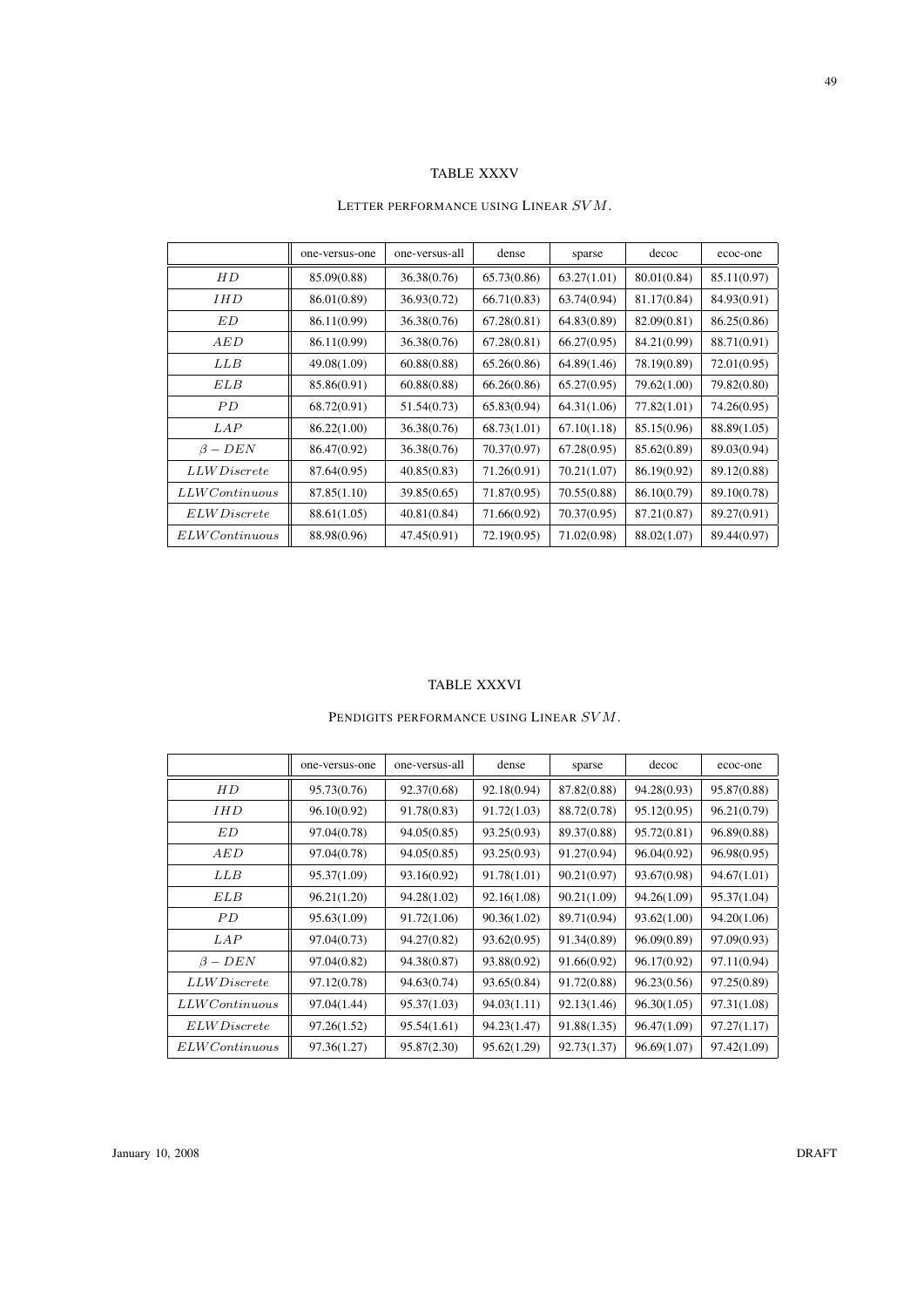# TABLE XXXVII

## SEGMENTATION PERFORMANCE USING LINEAR SVM.

|                         | one-versus-one | one-versus-all | dense       | sparse      | decoc       | ecoc-one    |
|-------------------------|----------------|----------------|-------------|-------------|-------------|-------------|
| НD                      | 95.15(0.62)    | 80.82(1.21)    | 81.86(0.66) | 70.69(1.39) | 94.94(1.02) | 95.51(0.62) |
| <i>IHD</i>              | 95.11(0.59)    | 80.87(1.20)    | 80.74(0.59) | 62.77(1.58) | 95.03(1.05) | 94.27(0.62) |
| ED                      | 95.15(0.62)    | 80.82(1.21)    | 81.86(0.66) | 83.81(0.67) | 95.07(0.99) | 95.74(0.62) |
| AED                     | 95.15(0.62)    | 80.82(1.21)    | 81.86(0.66) | 80.00(0.59) | 95.30(0.89) | 96.10(0.59) |
| LLB                     | 35.11(1.23)    | 91.69(0.89)    | 85.15(0.66) | 47.53(1.00) | 78.02(1.09) | 90.37(1.07) |
| ELB                     | 95.06(0.65)    | 91.69(0.89)    | 84.81(0.71) | 84.98(0.75) | 95.10(0.91) | 94.17(0.84) |
| PD.                     | 90.00(0.84)    | 89.31(0.76)    | 73.29(0.69) | 71.60(0.66) | 93.20(0.89) | 92.31(0.57) |
| <i>LAP</i>              | 95.15(0.62)    | 80.82(1.21)    | 81.86(0.66) | 83.72(0.73) | 95.48(0.93) | 96.12(0.65) |
| $\beta - DEN$           | 95.15(0.62)    | 80.82(1.21)    | 81.86(0.66) | 83.72(0.73) | 95.76(0.86) | 96.34(0.62) |
| <i>LLW Discrete</i>     | 95.32(0.66)    | 90.87(0.89)    | 85.71(0.69) | 83.72(0.73) | 96.06(0.95) | 96.44(0.65) |
| $LLWC$ ontinuous        | 34.59(1.20)    | 77.06(1.43)    | 86.71(0.53) | 70.00(3.07) | 95.83(1.05) | 96.10(0.66) |
| ELW Discrete            | 95.32(0.66)    | 90.87(0.89)    | 85.71(0.69) | 83.72(0.73) | 96.16(0.94) | 96.59(0.77) |
| $ELWC$ <i>ontinuous</i> | 95.02(0.65)    | 92.21(0.73)    | 86.58(0.78) | 85.19(0.79) | 96.43(0.92) | 96.98(0.69) |

#### TABLE XXXVIII

## OPTDIGITS PERFORMANCE USING LINEAR  $SVM$ .

|                     | one-versus-one | one-versus-all | dense       | sparse      | decoc       | ecoc-one    |
|---------------------|----------------|----------------|-------------|-------------|-------------|-------------|
| HD                  | 96.21(1.18)    | 89.39(2.38)    | 82.05(2.87) | 71.05(1.95) | 91.20(1.89) | 96.21(1.08) |
| <i>IHD</i>          | 96.23(1.17)    | 88.91(2.21)    | 76.67(3.18) | 66.47(2.18) | 90.26(2.09) | 96.21(1.08) |
| ED                  | 96.21(1.18)    | 89.39(2.38)    | 82.05(2.87) | 76.78(1.70) | 92.06(2.18) | 96.21(1.08) |
| AED                 | 96.21(1.18)    | 89.39(2.38)    | 82.05(2.87) | 73.86(2.12) | 92.30(2.08) | 96.21(1.08) |
| LLB                 | 79.48(3.18)    | 93.58(1.93)    | 87.49(2.79) | 61.69(2.95) | 91.21(2.14) | 89.53(2.04) |
| <b>ELB</b>          | 96.00(1.17)    | 93.58(1.93)    | 87.60(2.82) | 76.33(1.24) | 92.09(2.15) | 96.12(1.13) |
| PD                  | 95.11(1.16)    | 94.09(1.57)    | 87.22(2.56) | 71.94(2.00) | 91.04(1.87) | 95.34(1.24) |
| LAP                 | 96.21(1.18)    | 89.39(2.38)    | 82.05(2.87) | 76.92(1.67) | 92.70(2.80) | 96.77(1.22) |
| $\beta - DEN$       | 96.21(1.18)    | 89.39(2.38)    | 82.05(2.87) | 76.94(1.66) | 92.78(2.87) | 96.77(1.22) |
| <i>LLW Discrete</i> | 96.23(1.19)    | 91.19(2.36)    | 84.59(2.90) | 76.99(1.58) | 93.09(2.16) | 96.77(1.22) |
| $LLWC$ ontinuous    | 79.48(3.18)    | 93.59(1.92)    | 87.95(2.94) | 62.05(1.47) | 93.36(2.09) | 96.83(2.53) |
| <i>ELW Discrete</i> | 96.21(1.28)    | 91.23(2.31)    | 84.57(2.93) | 76.85(1.80) | 92.09(2.11) | 96.77(1.22) |
| ELWContinuous       | 96.00(1.17)    | 93.59(1.93)    | 87.79(2.79) | 81.33(2.42) | 94.09(2.22) | 96.89(1.44) |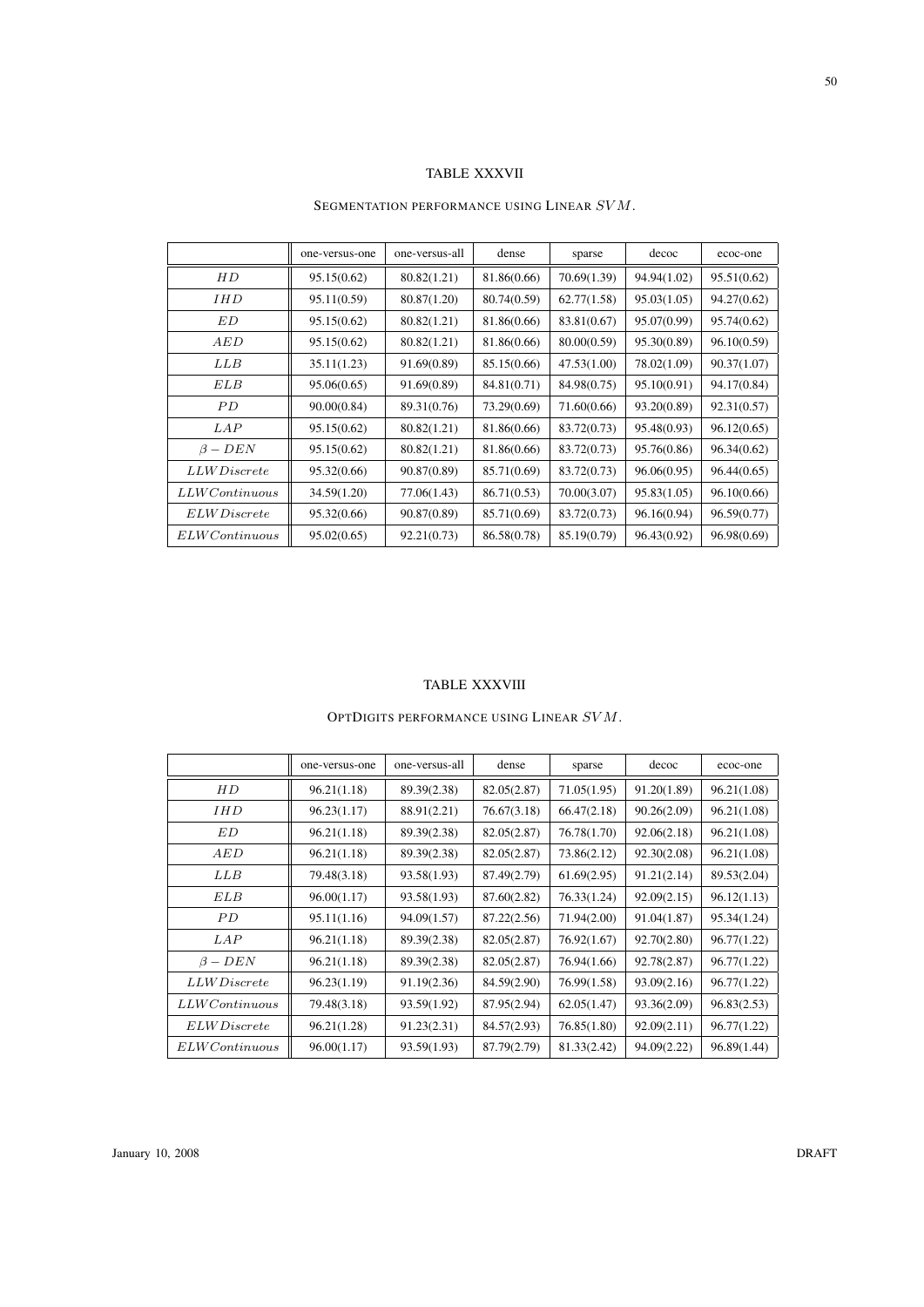## TABLE XXXIX

#### VEHICLE PERFORMANCE USING LINEAR SVM.

|                         | one-versus-one | one-versus-all | dense       | sparse      | decoc       | ecoc-one    |
|-------------------------|----------------|----------------|-------------|-------------|-------------|-------------|
| HD                      | 76.12(2.40)    | 68.67(3.12)    | 71.27(2.92) | 52.01(1.15) | 64.00(4.39) | 76.12(2.40) |
| <i>IHD</i>              | 76.12(2.40)    | 69.85(2.23)    | 74.46(2.10) | 72.21(1.64) | 64.00(4.39) | 76.12(2.40) |
| ED                      | 76.12(2.40)    | 68.67(3.12)    | 71.27(2.92) | 70.33(2.20) | 64.00(4.39) | 76.12(2.40) |
| AED                     | 76.12(2.40)    | 68.67(3.12)    | 71.27(2.92) | 70.22(2.26) | 64.00(4.39) | 76.12(2.40) |
| <b>LLB</b>              | 71.04(3.20)    | 78.60(2.40)    | 74.81(1.84) | 67.00(2.66) | 65.10(4.31) | 71.04(3.20) |
| ELB                     | 76.47(1.83)    | 78.72(2.36)    | 74.93(1.79) | 73.04(1.74) | 65.70(4.23) | 76.47(1.83) |
| PD                      | 76.00(1.45)    | 75.06(2.20)    | 74.23(1.88) | 62.06(2.94) | 64.37(4.17) | 76.00(1.45) |
| <i>LAP</i>              | 76.12(2.40)    | 68.67(3.12)    | 71.27(2.92) | 70.33(2.20) | 64.00(4.39) | 76.12(2.40) |
| $\beta - DEN$           | 76.12(2.40)    | 68.67(3.12)    | 71.27(2.92) | 70.33(2.20) | 64.00(4.39) | 76.12(2.40) |
| <i>LLW Discrete</i>     | 76.94(2.03)    | 74.82(2.26)    | 73.75(2.74) | 70.33(2.20) | 64.00(4.39) | 76.94(2.03) |
| $LLWC$ ontinuous        | 71.62(2.63)    | 78.13(2.21)    | 74.23(2.78) | 70.44(2.59) | 66.09(4.80) | 76.94(2.03) |
| <i>ELW Discrete</i>     | 76.94(2.03)    | 74.82(2.26)    | 73.75(2.74) | 70.33(2.20) | 64.00(4.39) | 76.94(2.03) |
| $ELWC$ <i>ontinuous</i> | 76.95(1.76)    | 79.07(2.23)    | 74.70(2.03) | 72.81(1.44) | 66.10(4.71) | 76.95(1.76) |

#### TABLE XL

## SHUTTLE PERFORMANCE USING LINEAR  $SVM.$

|                         | one-versus-one | one-versus-all | dense       | sparse      | decoc       | ecoc-one    |
|-------------------------|----------------|----------------|-------------|-------------|-------------|-------------|
| HD                      | 97.72(0.30)    | 97.72(0.30)    | 96.27(0.63) | 97.72(0.30) | 97.72(0.30) | 97.80(0.32) |
| <i>IHD</i>              | 97.79(0.28)    | 97.72(0.30)    | 95.63(0.44) | 97.72(0.30) | 97.72(0.30) | 97.78(0.29) |
| ED                      | 97.72(0.30)    | 97.72(0.30)    | 97.72(0.30) | 97.72(0.30) | 97.72(0.30) | 97.80(0.32) |
| AED                     | 97.72(0.30)    | 97.72(0.30)    | 97.72(0.30) | 97.72(0.30) | 97.72(0.30) | 97.80(0.32) |
| LLB                     | 89.43(1.45)    | 88.72(1.35)    | 90.94(1.09) | 89.20(1.42) | 91.43(1.10) | 91.82(1.54) |
| <b>ELB</b>              | 97.37(0.46)    | 97.72(0.30)    | 94.72(0.87) | 97.72(0.30) | 97.72(0.30) | 97.65(0.87) |
| PD                      | 96.63(0.33)    | 95.82(0.65)    | 93.92(0.88) | 96.93(0.75) | 97.30(1.00) | 96.76(0.71) |
| <i>LAP</i>              | 97.72(0.30)    | 97.72(0.30)    | 97.72(0.30) | 97.72(0.30) | 97.72(0.30) | 97.80(0.32) |
| $\beta - DEN$           | 97.72(0.30)    | 97.72(0.30)    | 97.72(0.30) | 97.72(0.30) | 97.72(0.30) | 97.80(0.32) |
| <i>LLW Discrete</i>     | 97.79(0.27)    | 97.72(0.30)    | 97.72(0.30) | 97.72(0.30) | 97.72(0.30) | 97.89(0.38) |
| $LLWC$ ontinuous        | 97.79(1.44)    | 97.72(0.30)    | 97.720.30() | 97.72(0.30) | 97.72(0.30) | 97.98(0.97) |
| ELW Discrete            | 97.80(0.28)    | 97.72(0.30)    | 97.72(0.30) | 97.72(0.30) | 97.72(0.30) | 97.92(0.33) |
| $ELWC$ <i>ontinuous</i> | 97.80(0.44)    | 97.72(0.30)    | 97.72(0.30) | 97.72(0.30) | 97.72(0.30) | 98.03(0.77) |